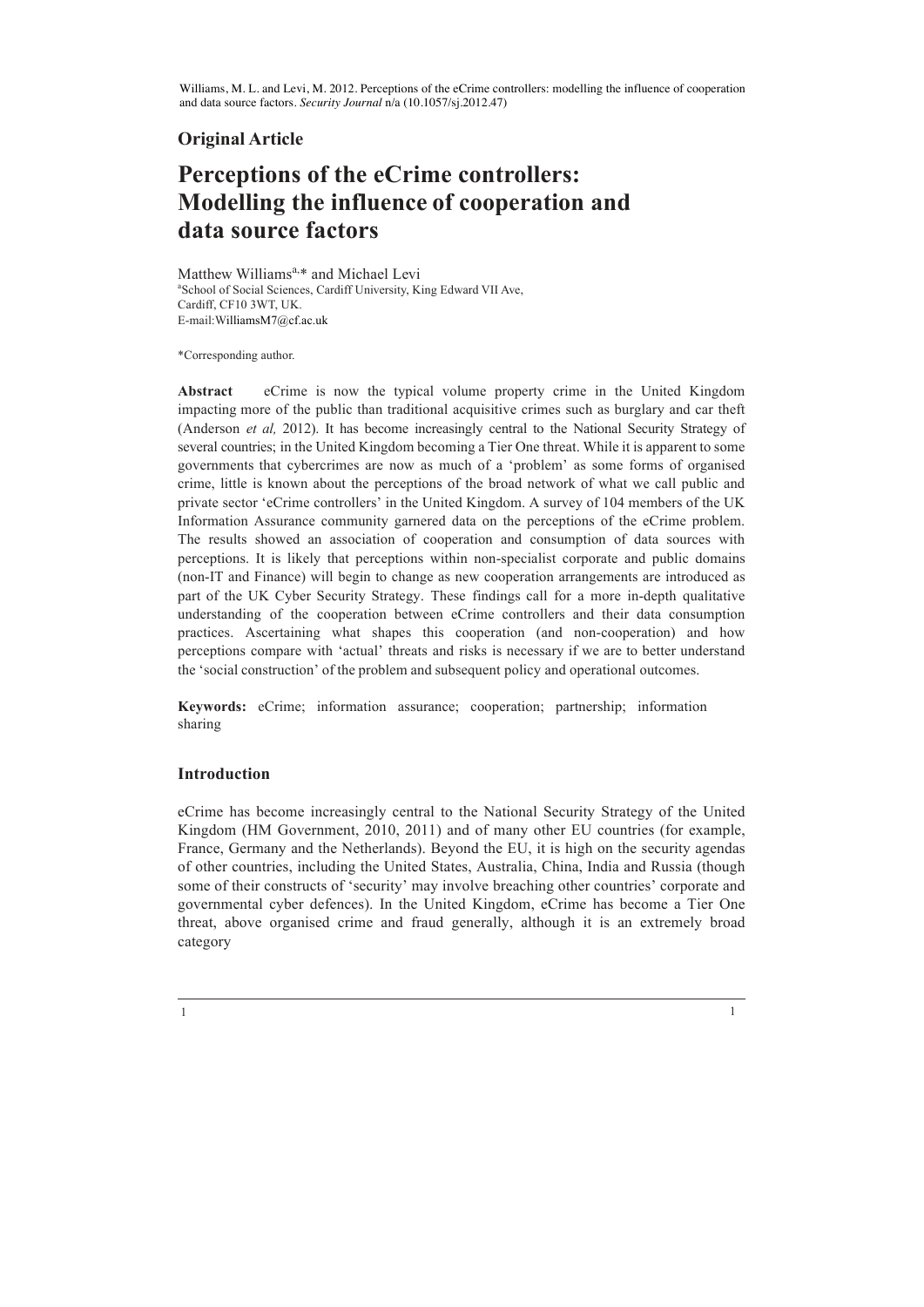ranging from opportunist thefts (or, as we prefer to express them, 'duplications') of personal data to systematic mass attacks on banks, unauthorised obtaining of key corporate Intellectual Property (IP) and cyberwarfare, at the other extreme. Based on Crime Survey data from England, Wales and Scotland, and from Eurostat, eCrime is now the typical volume property crime in the United Kingdom, impacting more of the public than traditional acquisitive crimes such as burglary and car theft (Anderson *et al*, 2012). However, as with 'organised crime' and other national threats, substantial variations exist in the *perceived* prevalence of eCrime and its constituent components, and there is no simple translation of these strategic judgments into locally felt concerns. These present difficulties for public engagement in interventions, for public scepticisms may have to be overcome or lived with in the course of control strategies. Our study is the first to predict the perceptions of the eCrime controllers<sup>1</sup> within the UK Information Assurance  $(UKIA)^2$  community on the severity of the eCrime problem. Variation in opinions among these controllers, and influences upon them, are mapped via two regression models. The results indicate that perceptions of the eCrime problem are correlated with levels of cooperation and consumption of certain data sources. Acknowledging these associations is important as it is likely that organisational perceptions (including public and private large and SMEs) will begin to change as new cooperation arrangements are introduced as part of the UK Cyber Security Strategy (Cabinet Office, 2011). The following sections provide the context to the article while also illustrating the complex nature of eCrimes information (in this instance definition and prevalence) which is commonly digested by the UKIA community.

# **Context**

There is now a wealth of academic and consultancy research available to eCrime controllers on the rise of the cybercrime problem (see Williams, 2006; Yar, 2006; Wall, 2007; Garlik, 2009; Jewkes and Yar, 2010; PwC, 2012; Symantec, 2012). Recently these sources evidence that the prevalence and severity of cybercrimes are increasing. Governments' fears of nationstate-sponsored cyber attacks, which were often disregarded as scaremongering by sceptical academics, have been shown to contain at least some degree of reality, with the creation of complex malware for targeted attacks such as Stuxnet and most recently (as we write) Flame/ sKyWIper (Farwell and Rohozinski, 2011; CrySyS Lab, 2012). Yet there remains ambiguity over the definitions and measurements of prevalence, impacts and costs of eCrime (Anderson *et al*, 2012; Levi and Williams, 2012). Part of the explanation of this lack of agreement rests with the foundation of eCrimes: *technology*. While conventional 'terrestrial' crimes are often rationalised and understood in terms of (a) being static in time, (b) being static in space, (c) being largely universally recognised as 'criminal' (politically, legally and publically), and (d) most frequently perpetrated by individuals from socio-economically marginalised backgrounds, the technology of the Internet disrupts all of these dimensions. As Giddens (1990) puts it, these new forms of networked technologies afford 'distanciated' interactions, meaning that an action in one spatial-temporal boundary may have an effect outside of that jurisdiction. Cyber criminals are able to attack their victims at-a-distance in compressed or expanded periods of time (Williams, 2010). There also remains confusion and misinformation regarding what cybercrimes are in the political, legal and public domains and even more uncertainty regarding the characteristics of the perpetrators of such acts.

The United Nations highlighted the problem of definition in its *Manual on the Prevention and Control of Computer-Related Crime* (1995) stating that while there is consensus among experts, these definitions have been functional and hence too specific. The Council of

2  $\sim$  2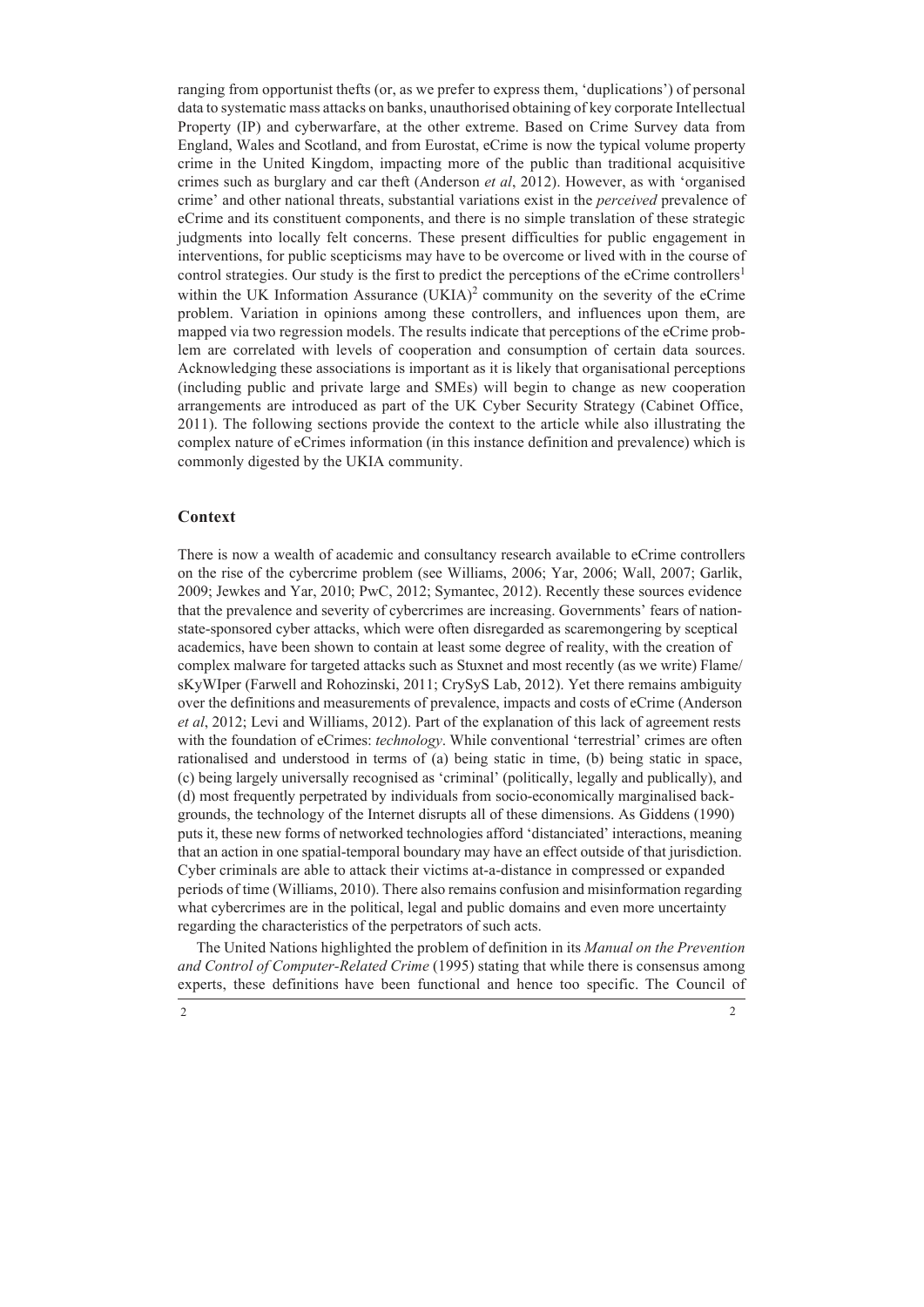Europe took a similar view, and its Committee on Crime Problems decided to leave out any definition of cybercrime in its 2001 Convention on Cybercrime, allowing individual jurisdictions to apply their own definitions based on their specific body of law, an approach that reflected a realistic judgment that preventative action should not await the unlikely event of global legal harmonisation. The EU did however provide a working definition for Europol's initial mandate, though this definition only relates to attacks on automated data-processing systems (Council of the European Union, 2000). This related to Europol's restricted mandate for certain crimes that can be committed over computer networks (drug and arms trafficking, counterfeiting, trafficking in human beings, child pornography, illegal immigration networks, and so on), nullifying the necessity for a more comprehensive definition of eCrimes. The recent establishment of a European Cybercrime Centre (EC3) at Europol, however, will likely see renewed efforts at defining the problem, as well as intelligence sharing and strategic interventions. Perhaps one of the more satisfying classificatory attempts is that of Wall (2007). He maps out cybercrimes in terms of whether the victim groups are individual users, corporate entities or nation states, their level of mediation by technology, and the type of offending behaviour. Wall goes on to specify (a) crimes against the machine (for example, hacking), (b) crimes using machines (for example, frauds) and (c) crimes in the machine (storing illegal materials). Finally, he distinguishes ordinary cybercrimes (those that assist terrestrial crimes), hybrid cybercrimes (global opportunities for 'terrestrial' crimes) and true cybercrimes (new opportunities for new types of crime such as Botnets).

# **Data on eCrime**

A key problem to better understanding and controlling eCrimes is the lack of reliable data on their prevalence and impact on businesses, the national infrastructure and the general public. Several papers provide insightful reasons why existing data are flawed (see Casper, 2007; Anderson *et al*, 2008, 2012; and Sommer and Brown, 2011). The data issues identified include information asymmetries, the lack of data sharing protocols, confidentiality and anonymity of respondents, failure to adopt gold standard data collection practices, and knowledge and perception of victimisation.

Anderson *et al* (2012) identified over one hundred different attempts to collect data on cybercrime to date. The sources most digested include reports of attack trends (for example, from Symantec and McAfee); security breach disclosure reports from the Information Commissioner's Office; reports by trade bodies (for example, from the British Chambers of Commerce, the Federation of Small Businesses and banking trade associations) and surveys (for example, British Crime Survey, Offending Crime and Justice Survey, Commercial Victimisation Survey, Information Security Breaches Survey, Oxford Internet Survey and Eurostat).

By far the most voluminous sources of data on eCrimes are vendor databases of malicious code activity (for example, Symantec's Threat Assessment Report).<sup>3</sup> However, these data understandably focus on breaches such as botnet activity and subsequent spam levels that are technologically measurable by vendor specific software, (that is, they bypass

 $3 \times 3$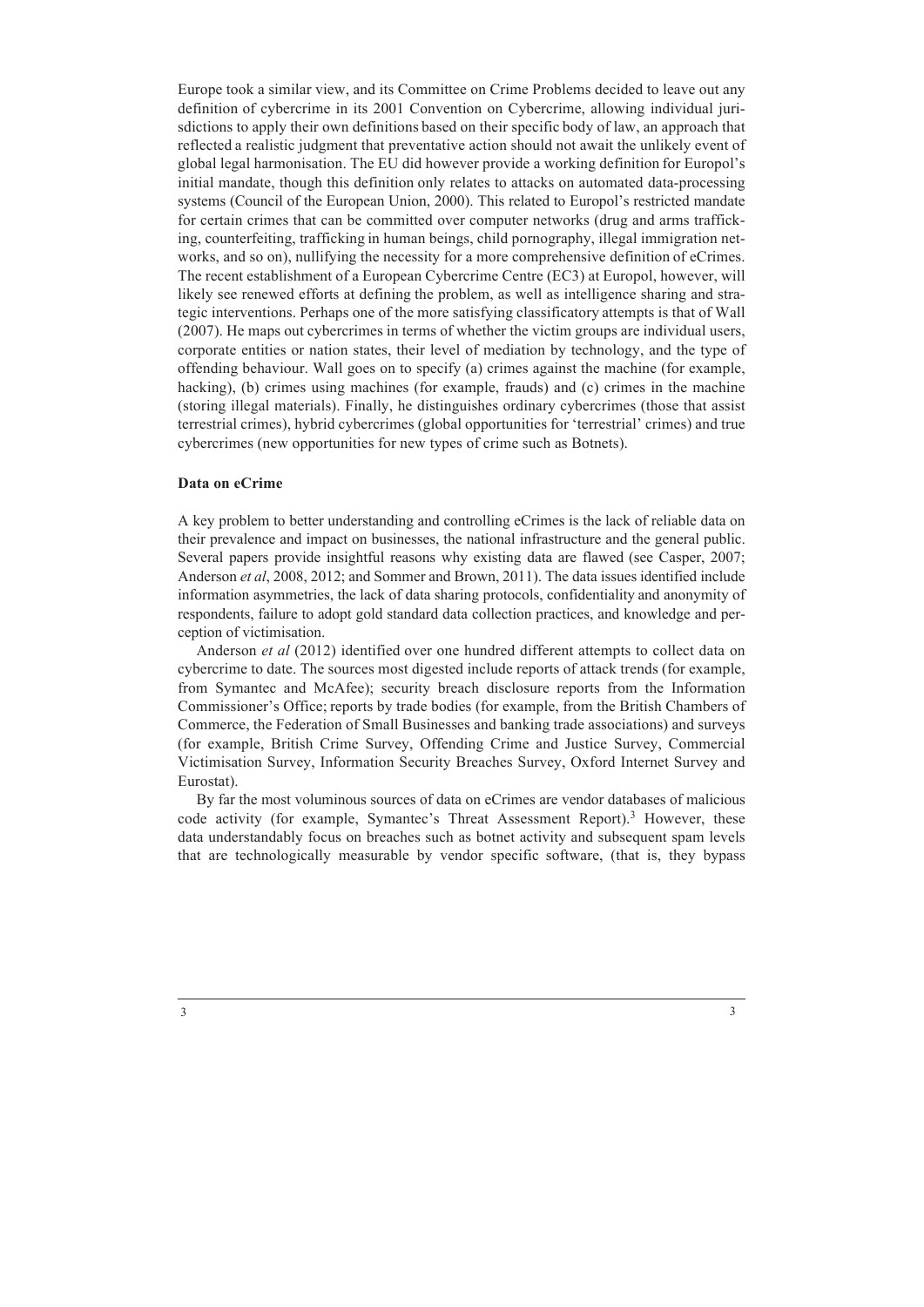individuals' awareness levels about breaches). This approach, while valuable in identifying overall trends, does not represent all the populations of interest (for example, public sector organisations, business community and domestic users) or perceptions of harm and insecurity. Essentially they cannot provide the detail required on prevalence of breaches within each sector or region (where the unit of analysis is an organisation or individual), the perceived or actual impact of breaches, and the reaction of business or individuals to attack. Numbers of attacks identified by anti-virus vendors may once have been meaningful, but the growth of server-side polymorphism<sup>4</sup> has led to constant transformations which mean they are no longer a sensible count of malware. Furthermore, the origin of such statistics raises important questions of perceived impartiality. In terrestrial terms, such sources of data would be comparable with data produced by private security companies who provide services to local communities and businesses. Objectivity suffers in the face of economic drivers inherent in such enterprises.

Police data on reported eCrimes is potentially the most impoverished source. An early review of police eCrime recording evidenced that the practices of individual police services varied enormously, with only a few including computer crime markers on crimes committed via computer networks (Hyde-Bales *et al*, 2004). More recent recording practices have been guided by the Association of Chief Police Officers' (ACPO) eCrime strategy (ACPO, 2009), which recommended that the National Fraud Reporting Centre (renamed Action Fraud) become the hub for all recorded eCrimes. While this has the benefit of harmonising recording practices across forces, the criminal justice system as a whole is restrained by the criminal law which is largely technology-neutral. We do not know whether breaches unrelated to fraud are thus reported, and businesses and individuals (and the police themselves) may not know who to turn to. The detail required by analysts (for example, the nature of an electronic attack such as denial of service, distributed denial of service, insider unauthorised access, and so on), common to other eCrime sources, is often missing in police data.

National surveys on eCrime identify the organisation or individual as the unit of analysis. That is to say an employee (usually the person with responsibility for IT security) is asked about security issues and attacks in relation to their organisation, or a member of the general population is asked similar questions in relation to the home. These surveys capture instances of 'known' victimisation where the respondent directly experiences an eCrime attack or has been made aware of the attack by software (for example, virus checker) or by another person (such as a payment card firm who telephones the victim about a transaction suspected by the firm). In contrast to vendor data, these surveys not only identify prevalence of 'known' breaches, but also capture data on impact and response. Impact questions vary by survey, but often include length of system downtime, financial losses, potential reputational damage and anxiety in relation to possible future attack (in relation to surveys of the general public). Response questions include reporting and system upgrade behaviour, among other topics.

The majority of the surveys on business eCrimes adopt non-random sampling. The resulting data pool is biased towards knowledgeable victims from sectors where IT security is well embedded (that is, there is an IT security manager to answer the survey questions). Those respondents who are reluctant to respond, due to a lack of knowledge or interest or fear of reputational damage from notification of a breach, are absent from the data set, leaving a skewed picture of the eCrimes problem. Unlike in some American states, where Security Breach Notification is required by law, creating a near census of breaches

 $4 \times 4$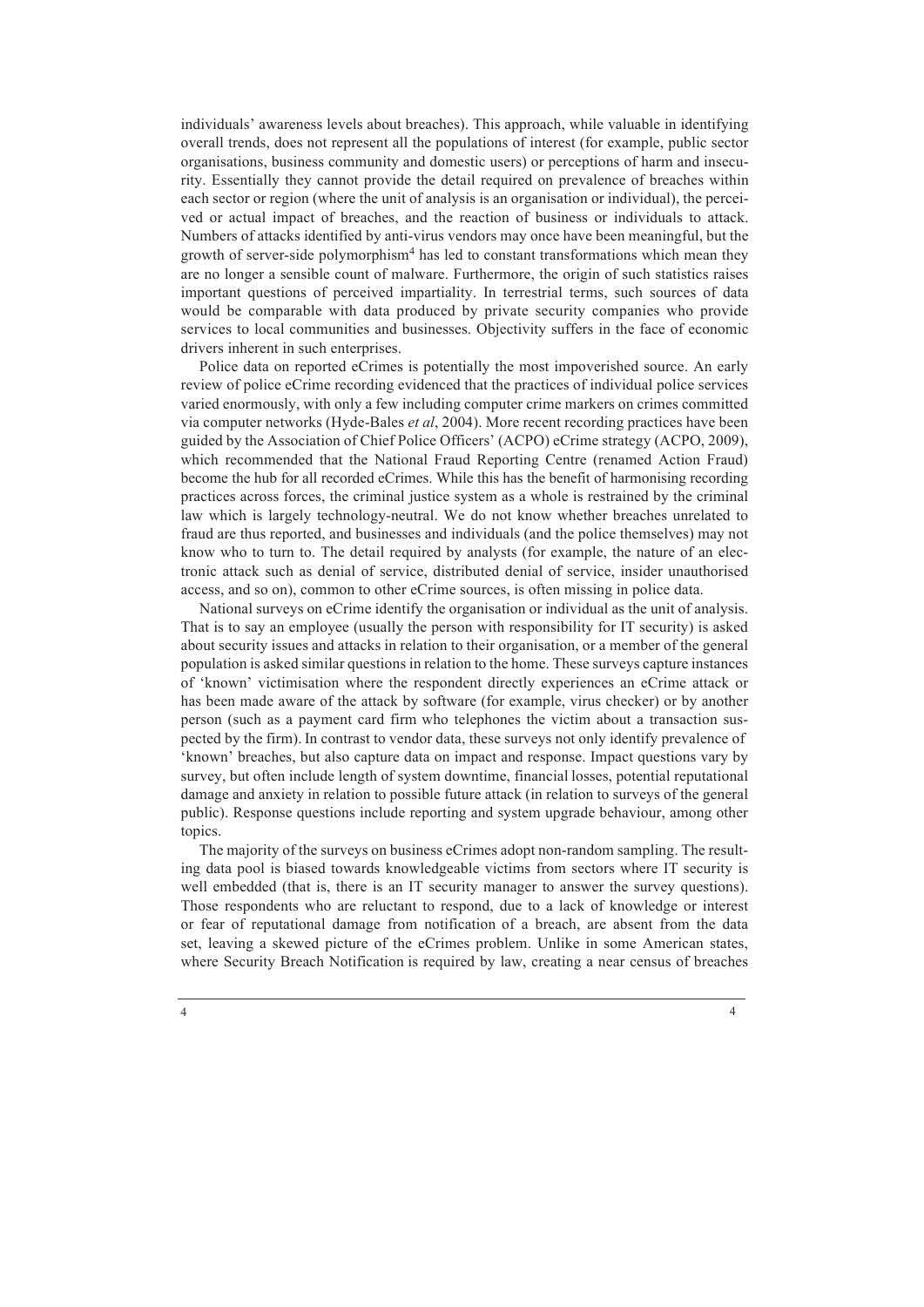(see Anderson *et al*, 2008), the UK picture from the perspective of surveys adopting non-random samples is partial and biased.

While surveys that adopt random probability approaches to surveying eCrimes produce the most representative data, conceptual issues with question wording and with knowledge assumption can undermine the reliability and validity of data produced. Such problems led the European Commission i2010 High Level Group to conclude many of the questions in the Community Surveys on ICT Usage relating to business eCrimes attacks were unreliable. They also reported similar problems in relation to their domestic surveys (i2010 High Level Group, 2006). A European Commission sponsored review into eCrimes questions in the annual Information Society Surveys found questions relating to businesses were likely to be unreliable because: (i) SMEs lacked the expertise with technical terms; (ii) the outsourcing of security to specialists resulted in the lack of technical details; and (iii) the general reluctance of businesses to admit a problem in their own IT systems. In relation to domestic respondents the review concluded eCrimes questions were possibly unreliable due to: (i) a lack of expertise with the technical terms such as virus, firewall, and so on; (ii) the inability to trace back any incident to a certain cause (virus/adware/spyware/fraud); and (iii) the ambiguous or vague question wording (Empirica, 2007).

Large-scale random probability national surveys, such as the Crime Survey for England and Wales (formerly the British Crime Survey), the Scottish Crime and Justice Survey: the Offending Crime and Justice Survey, and the Commercial Victimisation Survey, have sometimes included questions on eCrimes victimisation and perpetration in their questionnaires. However, surprisingly few respondents reported eCrime experiences,<sup>5</sup> and in the light of other data on anxiety about identity theft and the prevalence of security breaches, response validity is open to question. Furthermore, questions on e-victimisation are sparse, often only focusing on a very limited range of completed e-fraud.<sup>6</sup> Given the problems outlined, it is apparent that the eCrimes data pool is currently unfulfilled, both in terms of quality and quantity, proving a confusing picture of the problem to eCrime controllers within the UKIA community. The largest databases produced by vendors are likely to be partial in their coverage and thus biased, while the best quality data from national surveys adopting random probability sampling techniques, suffer from poor conceptualisation and a paucity of detailed questions on the topic.

## **The current picture of eCrime**

The 'best' data on business eCrime available in the United Kingdom before  $2010<sup>7</sup>$  was the Information Security Breaches Survey (ISBS). The ISBS adopted probability sampling and adhered to standardised and well-conceptualised<sup>8</sup> questions. In the domestic domain, the Oxford Internet Survey (OIS) represents the gold standard. The OIS adopts a random sampling technique and includes a good range of eCrimes questions that the general public understand. Figure 1 shows trends in business eCrimes over the last decade in the United Kingdom and the United States. What is clear in the United Kingdom is that the trend in eCrimes attacks has reversed from a general decline since 2004 to a sharp increase from 2010. This is contrary to trends in the United States where a general decline in eCrimes breaches has been recorded since 2000 by the CSI Computer Crime & Security Survey.<sup>9</sup>

Figure 2 shows ISBS recorded breaches over time disaggregated by eCrime type. Malware attacks show the most marked decrease in breaches between 2004 and 2008, followed by theft

 $5<sub>5</sub>$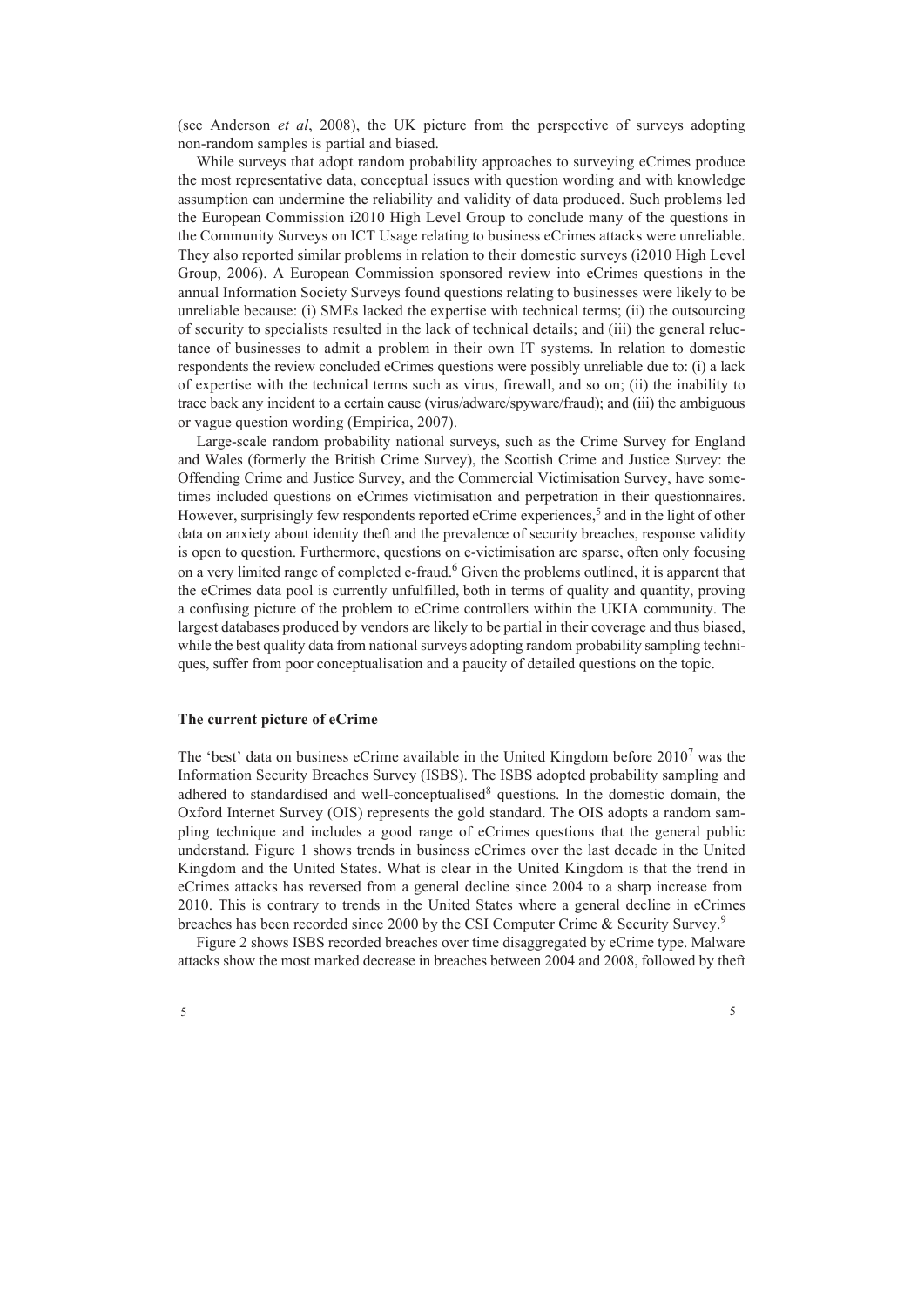

**Figure 1:** Organisations reporting eCrimes breaches in the United Kingdom and United States (1998–2010).



**Figure 2:** UK organisations reporting breaches by eCrime type (2000–2010). *Source*: PwC ISBS.

and fraud and insider misuse. The reported prevalence of unauthorised access (including hacking) remained relatively stable in the same period. Reports in 2010 indicate a sharp increase in prevalence for malware infection, insider misuse and unauthorised access, and a slightly modest increase in reports of theft and fraud. Reports of insider misuse and unauthorised access peak at new all-time highs (42 and 49 per cent, respectively), while malware attacks return to near their peak prevalence in 2004.

Figure 3 details trends over time in domestic eCrimes breaches collected by the Oxford Internet Survey. Given the public's limited understanding of many eCrime types, this survey adopts more colloquial terms to ensure robust data collection. Unfortunately this precludes a forensic comparison with business eCrimes trends. However, the pattern of those members of the public experiencing virus attacks is similar to the patterns of business malware attacks. A decline is evident from 2005 to 2009, with a definite upward trend in 2011 (an increase of 7 per cent compared with 2009). Similarly, there is an upward trend in recorded domestic phishing attempts, indicating, as with business-recorded eCrimes, that eFraud is on the increase.

The British Crime Survey only routinely includes eCrime questions relating to fraud. The last tranche showed 4 per cent had suffered from this type of victimisation, twice the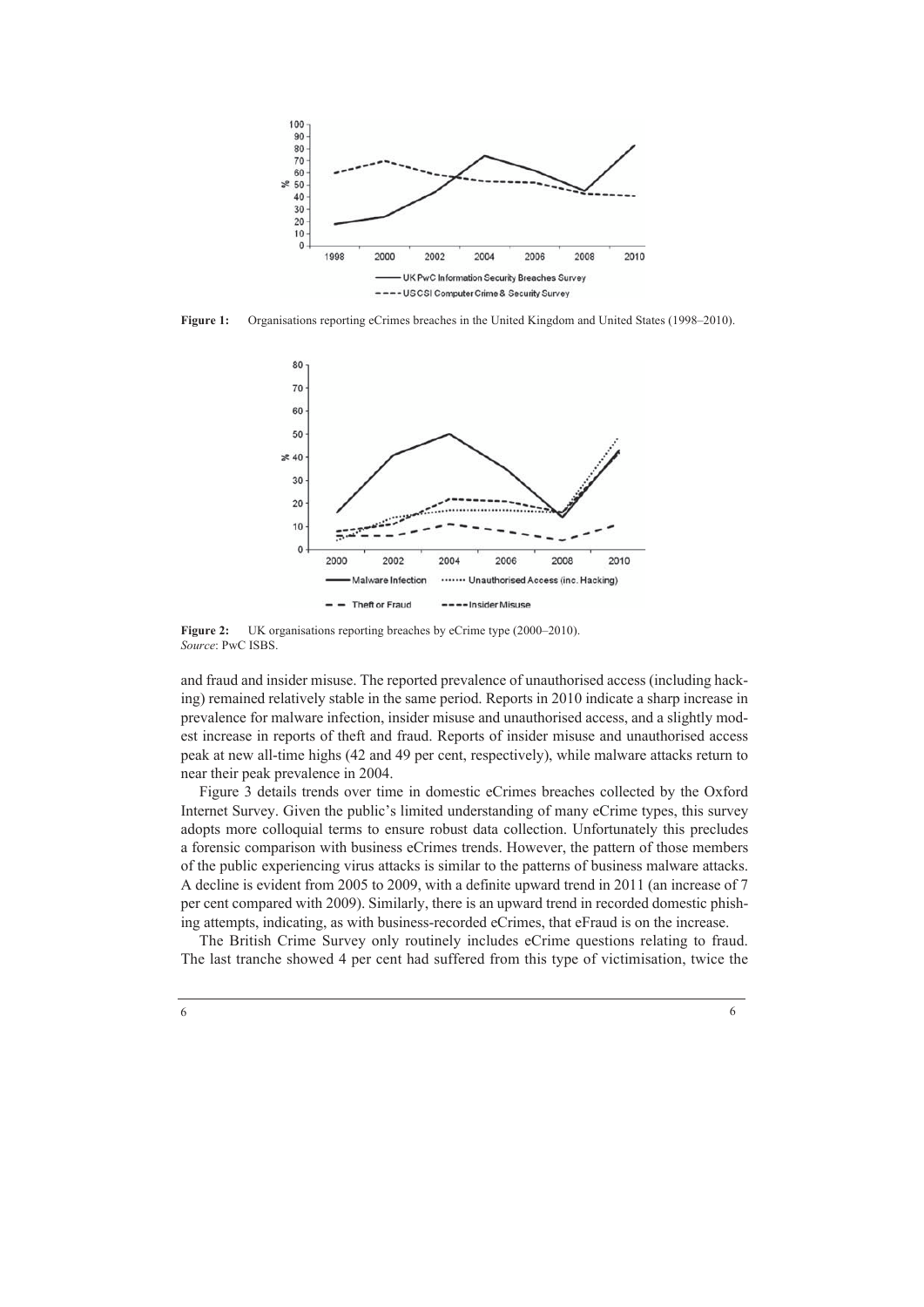

**Figure 3:** Domestic breaches by eCrimes type (2003–2011). *Source*: Oxford Internet Institute Internal Survey.

proportion who experienced burglary or car theft.<sup>10</sup> The 2010 Eurostat ICT survey shows the 5 per cent of respondents from the United Kingdom suffered payment card fraud, placing it first in rank compared with all other European countries in the survey. The United Kingdom placed second for financial losses caused by phishing and pharming attacks (Anderson *et al*, 2012). These domestic eCrimes data add weight to the position that in general eCrime trends are on the rise in the United Kingdom and that online *property*  victimisation is now overtaking its terrestrial counterparts.

#### **The UKIA community**

The control of eCrime is a networked activity, involving multiple actors from across industry sectors and public departments both nationally and internationally. It is the prime candidate for networked and nodal regulation (Johnston and Shearing, 2003), given the transformative nature of the Internet and its global reach. While the police are a significant actor within this network, their traditional local dominance over the security domain is diluted by the expertise brought by the private sector, especially finance and IT (Wall and Williams, 2007). As Grabosky and Smith (2001, p. 8) note, 'much computer-related illegality lies beyond the capacity of contemporary law enforcement … security in cyberspace will depend on the efforts of a wide range of institutions'. Furthermore, the resource constrains upon governments have forced them to enlist the assistance of the private sector and wider civil society in what is possibly the most significant policing challenge in modern times (Williams, 2006).

Early attempts to delineate the network of eCrime controllers were limited by the primitive development of the governmental architectures of the time (see Walker and Akdeniz, 1998). Since the introduction of the Council of Europe's Convention on Cybercrime in 2001 this architecture has matured, allowing more recent attempts at mapping this structure to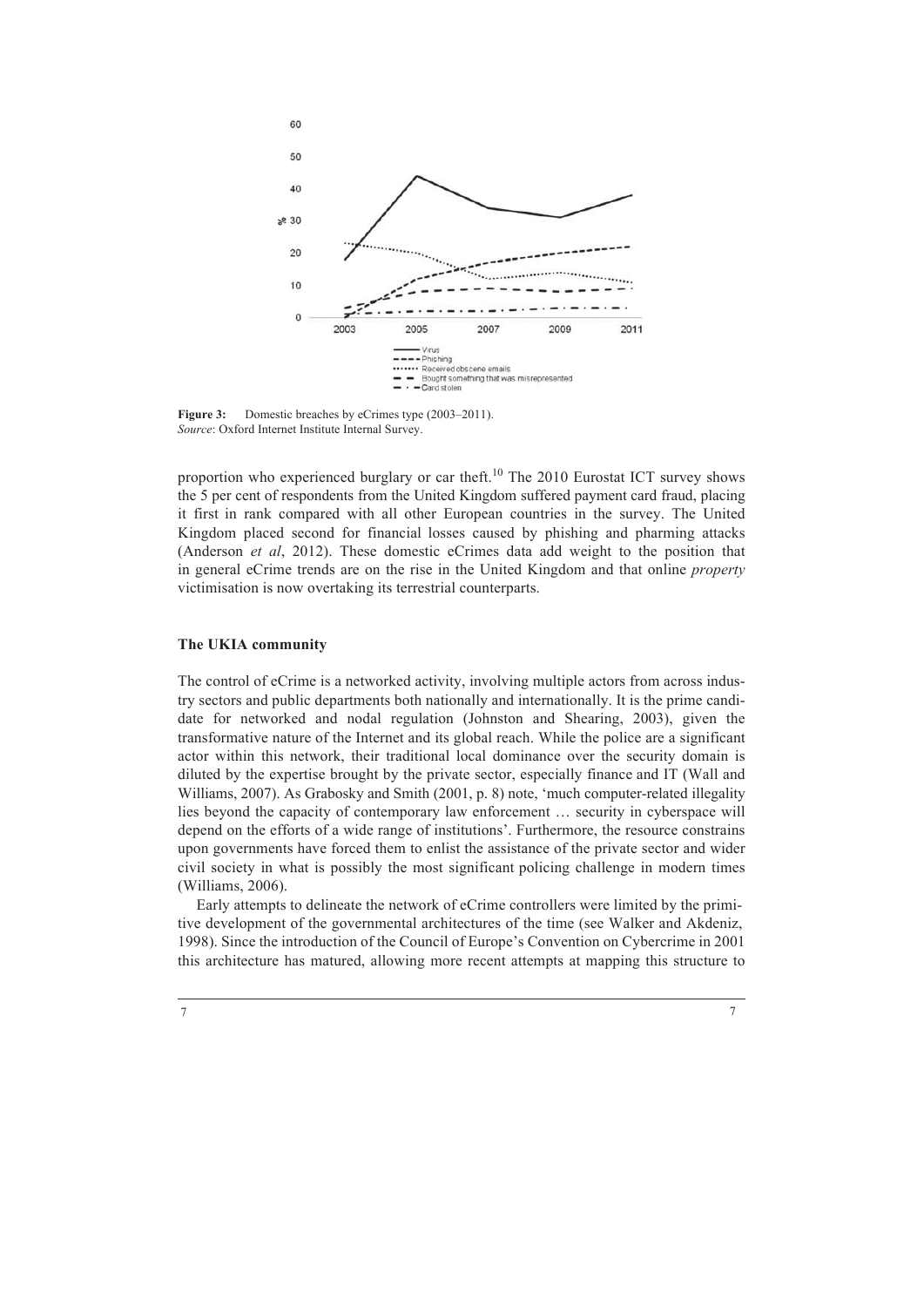be more forensic. The Information Assurance Collaboration Group's (IACG)<sup>11</sup> UKIA map 2011 (issue 3.1) delineates the community into seven groupings: Regulatory Bodies (OFCOM, ICO, and so on); International Forums ( $ENISA$ <sup>12</sup> ISSF,<sup>13</sup> and so on); Government/ Industry Groups (EURIM,<sup>14</sup> Get Safe Online, and so on), Professional Bodies (The Law Society, BCS,<sup>15</sup> and so on); Government (Home Office, GCHO, and so on); Trade Associations & Industry Groups (IT Security Forum, Nominet, and so on); and Academic and Research Bodies. Outside of these groupings exist the private actors, such as the finance and IT sectors, who also play a role in providing advice and data on eCrimes to the police, government and public.

The recent UK Cyber Security Strategy (Cabinet Office, 2011) calls for more partnership working and information sharing among this diverse group of controllers in an attempt to foster a more intelligence-driven strategic fight against the eCrime problem. Partnership 'hubs' were piloted in 2011 in defence, finance, telecommunications, pharmaceutical and energy sectors with an expected national rollout in late 2012. Existing informal partnership working has been scoped in the Nominet eCrime Reduction Partnership Mapping Study (Levi and Williams, 2012), which evidences strengths and gaps in collaboration. The study also showed that the UKIA community perceptions of the eCrime problem were largely symmetrical with the eCrime data outlined in the previous section. However, they were only able to examine ordinal symmetry (the ordering of most to least problematic eCrimes) and were not able to conclude the degree of cardinal symmetry (rises and falls in both perceptions and the amounts of recorded eCrimes). Currently, little is known about how these various controllers digest the eCrime information outlined previously, and what influence this and forms of existing cooperation have on perceptions of the problem.

# **Hypotheses**

**Hypothesis 1:** Levels of cooperation with domain specialist groups (finance and IT organisations) will impact positively upon the perceptions of the eCrime problem.

This assumption is based on three premises: (a) criminological research that identifies previous victimisation as a strong predictor of perceptions of national and local crime trends (Mohan *et al*, 2011), (b) research that shows organisations with more expertise and resources to detect crime will identify more breaches (Carr-Hill and Stern, 1979), and (c) research that shows that 'controllers' are more likely to perceive that there is a crime problem in their jurisdiction (Blom-Cooper and Drabble, 1982). In reference to (a) we argue that both finance and IT UKIA organisations are more likely to have been subject to more eCrimes (that were detected) than other organisations, given their desirability as targets. In relation to (b) as a result of their desirability as targets, both types of organisation are more likely to have increased levels of security to identify breaches. In relation to (c) we assume those who cooperate with finance organisations will perceive higher levels of eFrauds and those who cooperate with IT organisations will perceive higher levels of Security Breaches. This is likely not only due to the cumulative effect of (a) and (b) but also that these organisations potentially have a vested interest in communicating

 $8<sup>8</sup>$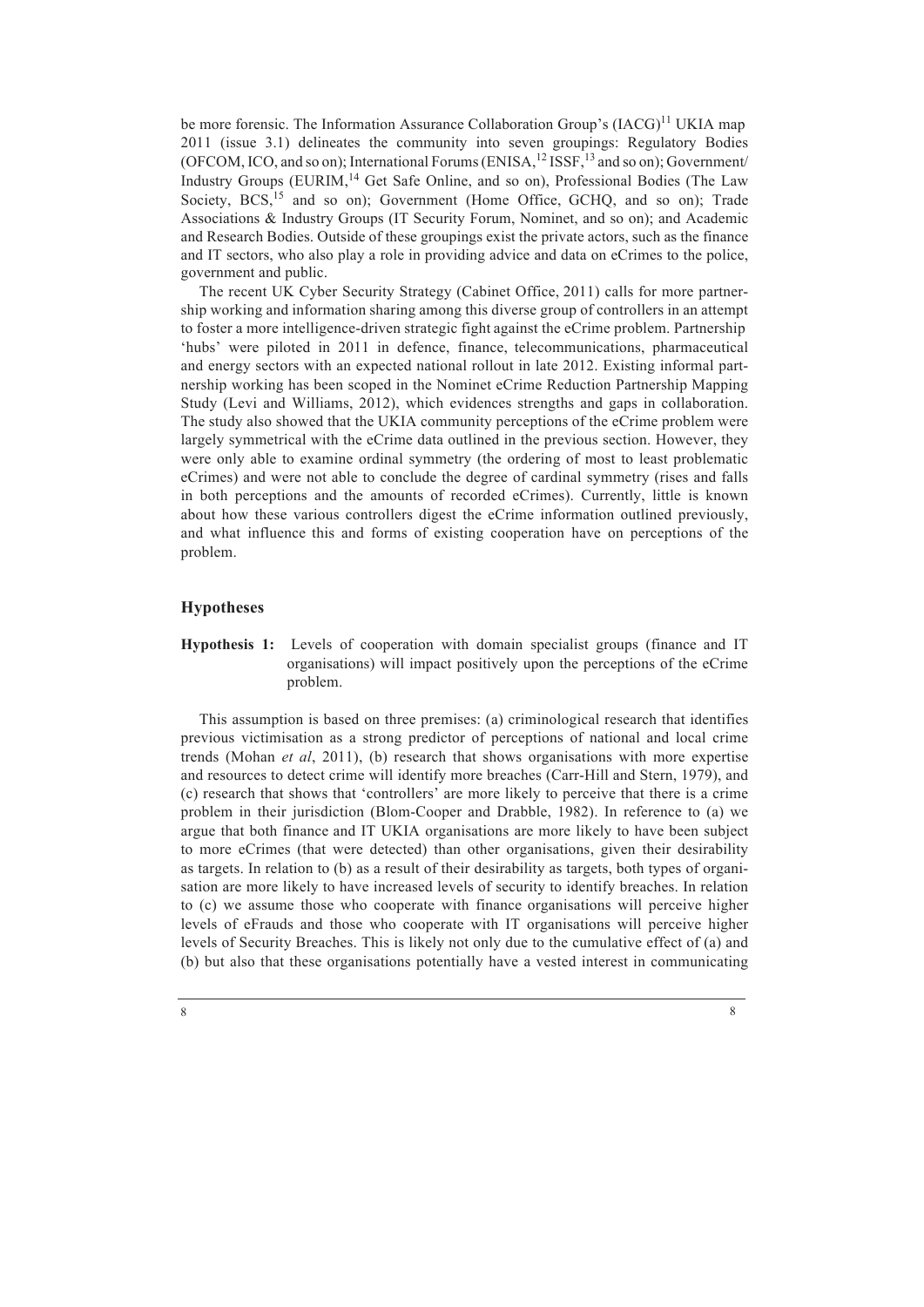their plight in relation to their respective eCrime problems, possibly to vie for more resources.

# **Hypothesis 2:** Consumption of eCrime data sources will impact upon the perceptions of the eCrime problem*.*

The impact of secondary information sources, such as the media, on shaping perceptions of crime among the general public is well established (Greer and Reiner, 2012). Based on this premise we surmise that secondary eCrime data sources, such as surveys and policerecorded crime statistics, will impact upon perceptions of eCrime among controllers. Given the lack of evidence on the impact of eCrime data on perceptions, we make no assumption on the effect of particular types of sources.

As per conventional scientific methodology *null* hypotheses  $(H_0)$  were generated from the two *alternative* hypotheses above indicating the absence of an effect in each case. The models reported later provide evidence to reject the null hypotheses, lending support for our alternative hypotheses (Tabachnick and Fidell, 2013).

# **Methods and Research Design**

## **Data generation**

While data exist on eCrime patterns (via law enforcement and private channels) there are currently no publicly available data on the perceptions of eCrime controllers. The Information Security Breaches Survey generates the most robust data set on the experiences of eCrime and security, but it does not ask specific questions regarding perceptions of eCrime from the organisations it surveys. Furthermore, the sampling frame includes *all* organisations (public and private) in the United Kingdom and the results do not disaggregate the UKIA community from the overall sample. The primary data used in this analysis were derived from a cross-sectional study of UKIA community perceptions of the eCrime problem. Cross-sectional designs allow for researchers to observe a subset of a population providing a 'snap-shot' of activity or perception in a specific timeframe. We used an online survey as our research instrument to collect quantitative data on demographic, activity and perceptionbased characteristics on 104 Information Assurance organisations in the United Kingdom in 2011. The IACG UKIA map 2011 (issue 3.1) was used to draw a sample.<sup>16</sup> The Bristol Online Survey tool<sup>17</sup> was used to design and distribute the survey via email to CEOs and senior security managers. All listed organisations in the UKIA map were contacted where possible, amounting to a target population of 200 organisations. Nonprobability sampling was employed to derive the sample of organisations. While sample bias is a fundamental shortcoming of nonprobability sampling, Dorofeev and Grant (2006) note that this is often the only option available to researchers embarking on exploratory research. Furthermore, as the hypotheses tested in this analysis are concerned more with the existence of inter-variable relations and strengths of association than estimating population prevalence,<sup>18</sup> the use of nonprobability sampling does not fundamentally weaken the design of the study (Dorofeev and Grant, 2006). Moreover, our study is principally concerned with 'soft' measures (perceptions), which have no absolute validity (they cannot be compared with any authoritative

#### $9<sup>9</sup>$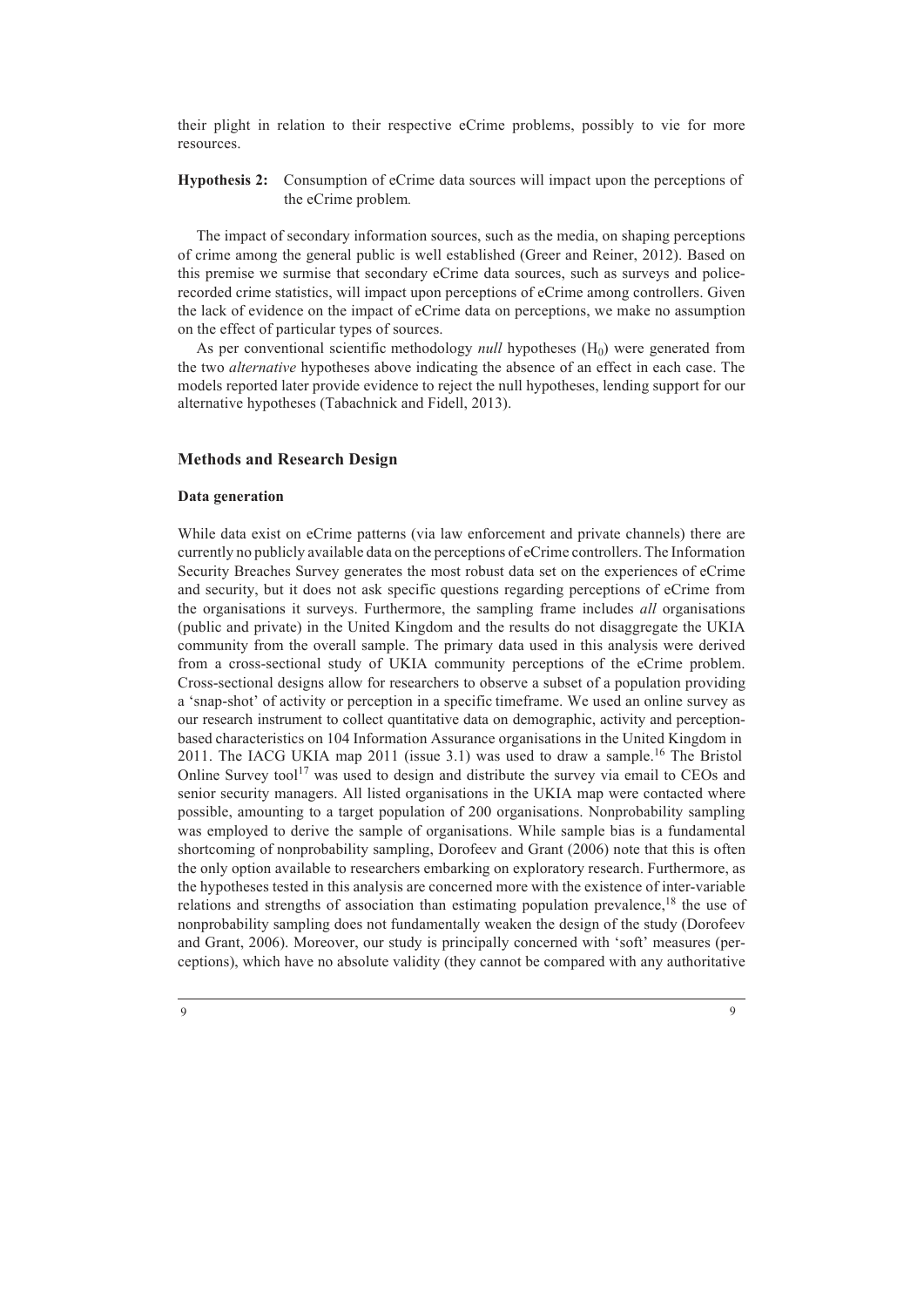external measure). However, Tabachnick and Fidell (2013) caution that sampling bias can still affect hypothesis testing if a sample is significantly uncharacteristic of the target population. Selective targeting was employed during survey recruitment to mitigate this potential problem. We achieved a 52 per cent response rate with good coverage within all sectors (public, private, criminal justice, voluntary, regulatory bodies and groups).

The research was conducted in line with the ethical guidance established by the Association of Internet Researchers<sup>19</sup> and the British Society of Criminology. Given the nature of the research topic the authors made efforts to establish informed consent via the introduction page to the online survey. The research aims and objectives were clearly expressed and all respondents were informed that the data produced would be anonymised and would remain confidential.

# **Methods and Measures**

#### **Dependent variables**

The survey included five items that measured UKIA organisational perceptions of the eCrime problem in the United Kingdom on a four-point ordinal scale ('not a problem' through to 'a very serious problem'). Factor Analysis was used as a data reduction method to identify the underlying components of the five items (inter-correlations of a set of variables). Principal components factor analysis, where each variable is standardised to have a mean of 0.0 and a standard deviation of 1.0, was used with orthogonal rotation (varimax). Two components (Security Breaches and eFrauds) were extracted based on an inspection of the scree plot and rotated factor loadings (see results).

Both components were included in separate Ordinary Least Squares (OLS) regression models as dependent variables. The results from correlational analyses (not shown), and tolerance statistics and variance inflation factors showed there were no problems with multicollinearity among the predictor variables. Diagnostics indicated a robust fit to the data in both models with both  $R^2$  statistics exceeding the social science benchmark of a 'good' fit: 0.30 (Cohen, 1988).<sup>20</sup>

## **Predictor variables**

#### *Organisation type*

UKIA community respondents were asked to identify their organisation from a list of types. These types were then recoded into eight categories reflecting the diverse nature of the UKIA community. These variables were entered as into the regression models to control for organisational influences over the dependent measures.

#### *Cooperation*

Respondents were asked to indicate their frequency of cooperation with other eCrime controllers in their network on a four-point ordinal scale (ranging from 'no cooperation' to 'a lot of cooperation'). These variables were entered as predictors in the regression models.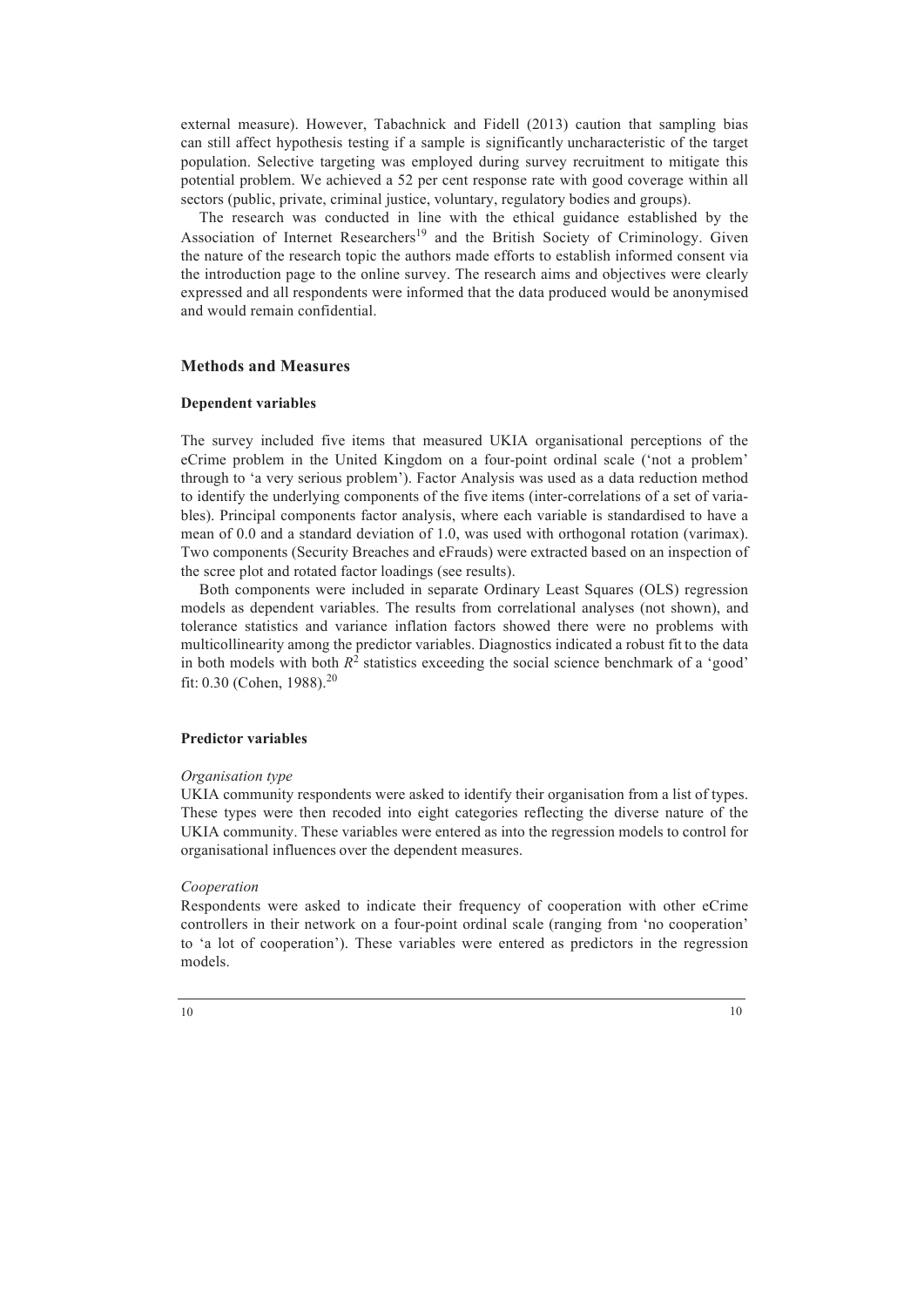# *eCrime data sources*

Six eCrimes data sources were identified, ranging from national Government surveys to bespoke financial data sets on security breach detection. Respondents were asked which, if any, they consulted as an organisation. Responses were included as binary variables in the regression models.

# **Results**

#### **Descriptive statistics**

All responding organisations that took part in the study belonged to the UKIA community. Table 1 provides details of the organisations who responded to the online survey. The largest group of responding organisations were the private sector (37.6 percent), with IT security suppliers making up the majority, followed by 'other' private organisations and financial services. Just under one-fifth of respondents (18.3 percent) originated from government and public sector organisations and just over 13 per cent came from groups and regulatory bodies. Just over 10 per cent of respondents originated from the police and 12.5 per cent from

| Independent variables  | Coding                          | Sample           |      |
|------------------------|---------------------------------|------------------|------|
|                        |                                 | $\boldsymbol{M}$ | SD.  |
| Organisation type      | Gov. CJ                         | 0.06             | 0.23 |
|                        | Gov. non-CJ                     | 0.13             | 0.33 |
|                        | Private – Finance               | 0.09             | 0.28 |
|                        | $Private-IT$                    | 0.15             | 0.36 |
|                        | Private – Other                 | 0.14             | 0.34 |
|                        | Group/Reg. body                 | 0.14             | 0.34 |
|                        | Charity/NfP                     | 0.13             | 0.33 |
|                        | Academic/Research               | 0.08             | 0.27 |
|                        | Police                          | 0.11             | 0.30 |
| Cooperation            | with Gov. $CI(0-3)$             | 1.87             | 1.24 |
|                        | with Gov. non-CJ $(0-6)$        | 2.77             | 2.09 |
|                        | with Private – Finance $(0-3)$  | 1.58             | 1.21 |
|                        | with Private $-IT(0-3)$         | 1.67             | 1.23 |
|                        | with Private – Other $(0-3)$    | 1.16             | 1.08 |
|                        | with Group/Reg. bodies $(0-15)$ | 7.52             | 5.09 |
|                        | with Charity/NfPs $(0-3)$       | 0.90             | 1.07 |
|                        | with Academia $(0-3)$           | 1.44             | 1.13 |
|                        | with Police $(0-3)$             | 1.85             | 1.24 |
| Data sources consulted | Gov. surveys                    | 0.54             | 0.50 |
|                        | Recorded (non-police)           | 0.65             | 0.48 |
|                        | Recorded (police)               | 0.52             | 0.50 |
|                        | Private security surveys        | 0.67             | 0.47 |
|                        | Vertical market sources         | 0.39             | 0.49 |
|                        | Academic research               | 0.71             | 0.46 |

**Table 1:** Descriptive statistics of UKIA organisations *N*=104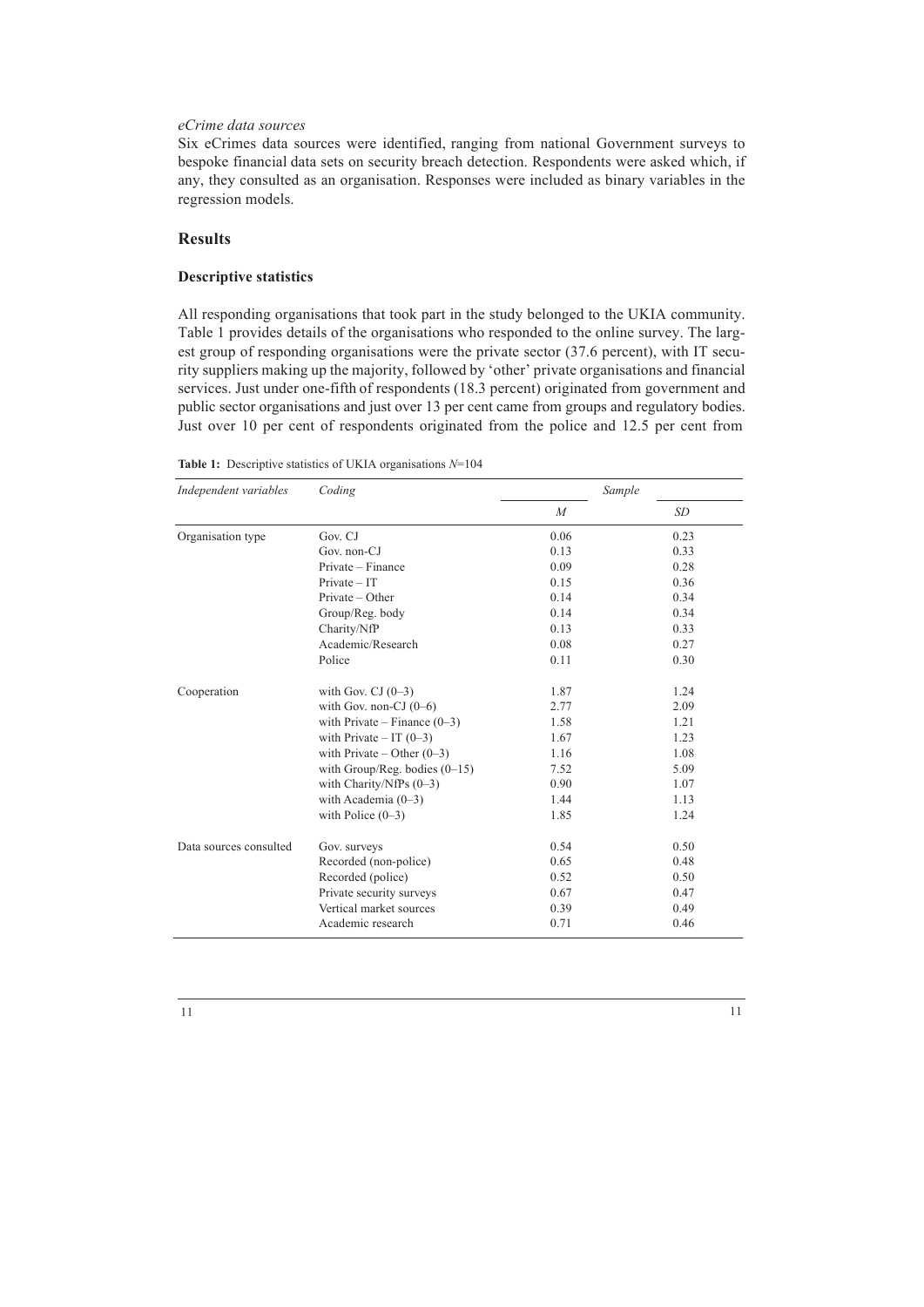charities/non-profit organisations. Half of responding organisations had 250 employees or more (48.1 per cent) and had been in operation for over 20 years (52.9 per cent). Small (between 1 and 9 employees) and young (5 years or less) organisations represented just over one-fifth of the sample (20.2 and 19.2 per cent, respectively).

#### **Factor Analysis**

The five eCrime items that measured organisational perceptions of the eCrime problem were subjected to principal components analysis. Table 2 shows the correlation matrix of the items revealing the presence of multiple coefficients at 0.3 and above. Factor analysis would not reduce variables to underlying components if perceptions of all five eCrimes were very highly correlated  $(r \Rightarrow 0.9)$ . Equally, if no strong correlations were present, all eCrime items would reduce to five underlying factors, mitigating the need for reduction. In our factor analysis, organisational perceptions of the seriousness of the malware problem strongly correlated with perceptions of the seriousness of the Denial of Service problem  $(r = 0.56)$  and Hacking problem  $(r = 0.66)$ ; and organisational perceptions of the seriousness of the Customer ID theft problem strongly correlated with perceptions of the Corporate ID theft problem  $(r=0.67)$ . This matrix therefore provides evidence that the eCrime items reduce to two or more components. Furthermore, the Kaiser-Meyer-Oklin value was 0.787, exceeding the recommended value of 0.6 (Kaiser, 1974), and Bartlett's Test of Sphericity reached statistical significance, supporting the factorability of the correlation matrix. Both associations between sets of variables and Cronbach's  $\alpha$  (0.870) indicated that reduction to underlying factors was possible.

Table 3 presents the factor loadings for responses (major loadings for each item in bold). The two component solutions explained 79 per cent of the variance, with component one contributing 65.19 per cent and component two contributing 13.81 per cent. To aid interpretation, orthogonal (varimax) rotation was performed. The rotated solution revealed the presence of a relatively simple structure, with both components showing a number of strong loadings, and the majority of variables loading substantially on only one component. Responses that are loaded heavily on component one are specific to Security Breaches (for example, Malware, Denial of Service and Hacking) but not eFrauds; responses that are loaded heavily on component two are specific to eFrauds (Personal and Corporate Identity Theft) but not Security Breaches. Therefore, component one was designated Security Breaches and component two was designated eFrauds. These components represent measures of the

| 1 Malware            | 1.00  | __    |       |       |      |  |
|----------------------|-------|-------|-------|-------|------|--|
| 2 Denial of service  | 0.560 | 1.00  | ___   |       |      |  |
| 3 Hacking            | 0.658 | 0.677 | 1.00  |       |      |  |
| 4 Customer ID theft  | 0.491 | 0.537 | 0.546 | 1.00  |      |  |
| 5 Corporate ID theft | 0.548 | 0.387 | 0.569 | 0.677 | 1.00 |  |

**Table 2:** Spearman correlation coefficients among the perceptions of the five eCrime types

All correlations significant at  $p < 0.01$ .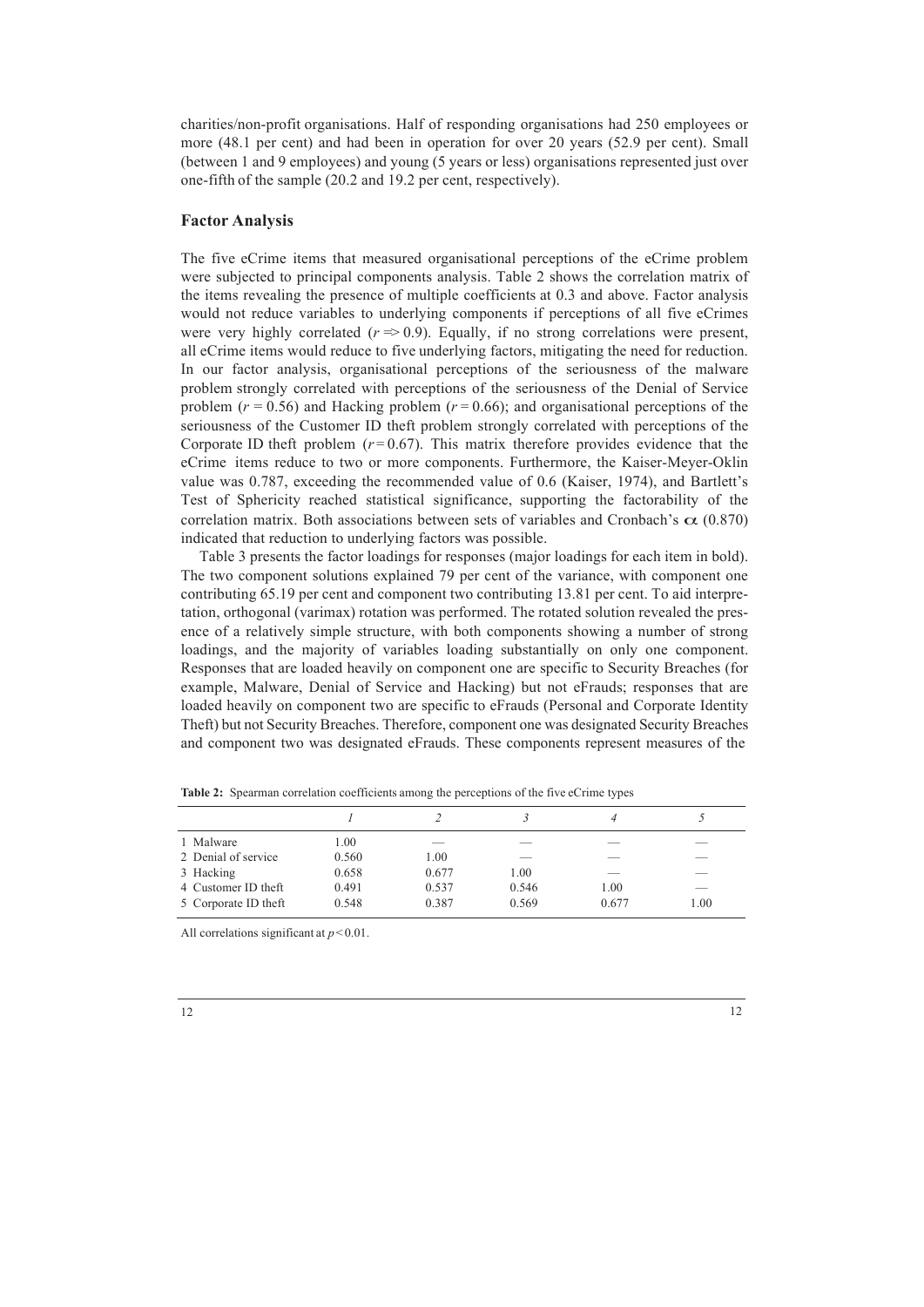|  |  |  | Table 3: Factor loadings with Kaiser–Meyer–Olkin (KMO) measures of sampling adequacy |  |  |  |  |
|--|--|--|--------------------------------------------------------------------------------------|--|--|--|--|
|--|--|--|--------------------------------------------------------------------------------------|--|--|--|--|

| Item                                                                                                             | Rotated factor loadings |             |  |  |
|------------------------------------------------------------------------------------------------------------------|-------------------------|-------------|--|--|
| To what extent does your organisation perceive the<br>following as a problem within the United Kingdom<br>today? | Component 1             | Component 2 |  |  |
| Malware                                                                                                          | 0.887                   | 0.177       |  |  |
| Denial of service                                                                                                | 0.801                   | 0.392       |  |  |
| Hacking                                                                                                          | 0.721                   | 0.404       |  |  |
| Customer ID theft                                                                                                | 0.248                   | 0.904       |  |  |
| Corporate ID theft                                                                                               | 0.358                   | 0.805       |  |  |

 $\chi^2(10)=206.32, p<0.00;$  Kaiser–Meyer–Olkin measure of sampling adequacy (overall)=0.787.

perceived *seriousness* of the two *reduced* eCrime types by the respondents in the UKIA community sample.

# **Regression Models**

The predictor variables were regressed onto the outcome variables, perceptions of the problem of Security Breaches and eFrauds, using two OLS regression models (Table 4). Three submodels containing only the predictor variables for (i) Organisational Type, (ii) Cooperation and (iii) eCrime Data Source were also run separately to identify the total variance explained in the dependent measures by each set of predictor variables. $2<sup>1</sup>$ 

### **Cooperation**

Several significant associations emerged between the cooperation predictors and the outcome measures. Holding all other factors constant, cooperating with private IT organisations significantly predicted perceptions that Security Breaches were a serious problem, as did cooperation with Government non-Criminal Justice Departments and Charities/Not-for-Profit organisations. Conversely cooperating with Groups/Regulatory Bodies and Government Criminal Justice related departments significantly predicted the perception that security beaches were not so much of a serious problem. Only one cooperation type emerged as a significant predictor in relation to eFrauds. Cooperating with finance organisations significantly predicted perceptions that eFrauds are a serious problem, while a slight negative association (only approaching significance) emerged between cooperating with IT organisations and perceptions that eFrauds are a serious problem.<sup>22</sup>

## **eCrime data sources**

Significant associations emerged between the eCrime data sources predictor and both outcome measures. Holding all other factors constant, organisations that consulted non-police recorded data (from UKPA, CIFAS, NFA) were significantly more likely to perceive both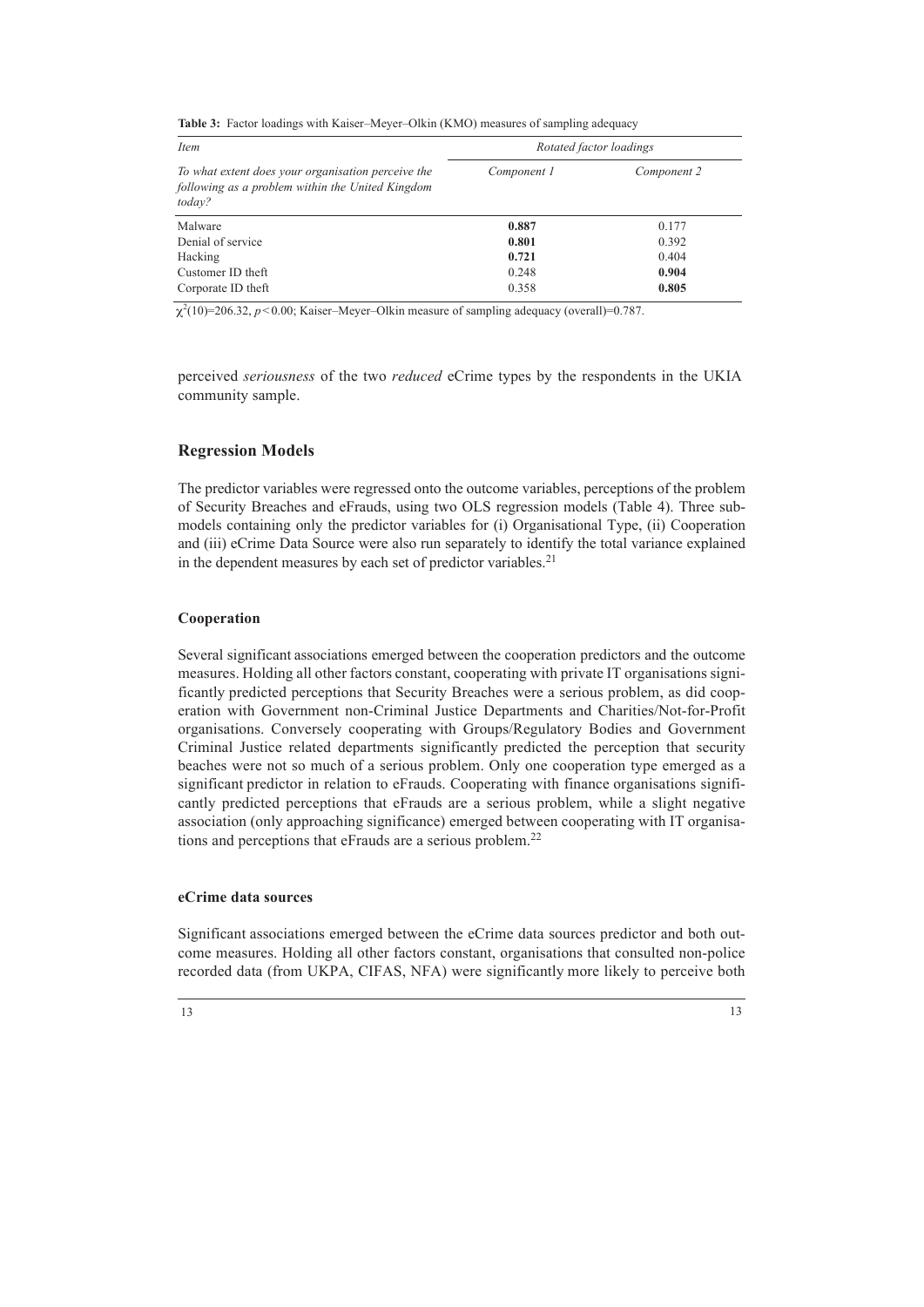|  |  |  |  |  | Table 4: Ordinary least squares regression models for perceptions of Security Breaches and eFrauds |  |  |  |
|--|--|--|--|--|----------------------------------------------------------------------------------------------------|--|--|--|
|--|--|--|--|--|----------------------------------------------------------------------------------------------------|--|--|--|

|                          | Model 1: Security Breaches |       |           | Model 2: eFrauds |           |           |  |
|--------------------------|----------------------------|-------|-----------|------------------|-----------|-----------|--|
|                          | B                          | SE    | β         | $\boldsymbol{B}$ | $\cal SE$ | β         |  |
| Organisation type        |                            |       |           |                  |           |           |  |
| Gov. non-CJ              | $-0.34$                    | 0.60  | $-0.09$   | $-0.02$          | 0.53      | $-0.01$   |  |
| Private – Finance        | $-0.84$                    | 0.62  | $-0.26*$  | 0.57             | 0.55      | 0.19      |  |
| $Private-IT$             | $-0.20$                    | 0.61  | $-0.07$   | 0.12             | 0.54      | 0.05      |  |
| Private – Other          | 0.38                       | 0.60  | 0.13      | $-0.67$          | 0.53      | $-0.26$   |  |
| Group/Reg. body          | $-0.17$                    | 0.65  | $-0.05$   | $-0.91$          | 0.58      | $-0.27*$  |  |
| Charity/NfP              | $-0.97$                    | 0.60  | $-0.31*$  | $-0.68$          | 0.53      | $-0.24$   |  |
| Academic/Research        | 0.50                       | 0.64  | 0.13      | 0.07             | 0.56      | 0.02      |  |
| Police                   | 0.34                       | 0.57  | 0.11      | $-0.82$          | 0.50      | $-0.30*$  |  |
| (Ref: Gov. CJ)           |                            |       |           |                  |           |           |  |
| Cooperation              |                            |       |           |                  |           |           |  |
| with Gov. CJ             | $-0.40$                    | 0.20  | $-0.50**$ | 0.15             | 0.18      | 0.21      |  |
| with Gov. non-CJ         | 0.28                       | 0.13  | $0.57**$  | $-0.05$          | 0.11      | $-0.11$   |  |
| with Private – Finance   | $-0.07$                    | 0.26  | $-0.09$   | 0.41             | 0.23      | $0.54**$  |  |
| with Private - IT        | 0.62                       | 0.20  | $0.73***$ | $-0.27$          | 0.18      | $-0.35*$  |  |
| with Private $-$ Other   | 0.38                       | 0.26  | $0.39*$   | $-0.17$          | 0.23      | $-0.20$   |  |
| with Group/Reg. bodies   | $-0.13$                    | 0.07  | $-0.67**$ | $-0.06$          | 0.06      | $-0.35$   |  |
| with Charity/NfPs        | 0.38                       | 0.17  | $0.39**$  | $-0.06$          | 0.15      | $-0.07$   |  |
| with Academia            | $-0.40$                    | 0.25  | $-0.43*$  | 0.25             | 0.22      | 0.30      |  |
| with Police              | $-0.09$                    | 0.18  | $-0.12$   | $-0.14$          | 0.16      | $-0.19$   |  |
| Data sources consulted   |                            |       |           |                  |           |           |  |
| Gov. surveys             | 0.20                       | 0.29  | 0.09      | $-0.04$          | 0.26      | $-0.02$   |  |
| Recorded (non-police)    | 1.01                       | 0.39  | $0.44***$ | 1.02             | 0.35      | $0.49***$ |  |
| Recorded (police)        | $-0.81$                    | 0.34  | $-0.38**$ | $-0.29$          | 0.31      | $-0.15$   |  |
| Private security surveys | $-0.30$                    | 0.37  | $-0.12$   | $-0.37$          | 0.33      | $-0.17$   |  |
| Vertical market sources  | 0.09                       | 0.36  | 0.04      | $-0.53$          | 0.32      | $-0.28*$  |  |
| Academic research        | 0.36                       | 0.45  | 0.13      | 0.63             | 0.40      | $0.26*$   |  |
| Constant                 | $-0.35$                    | 0.64  |           | 0.20             | 0.57      |           |  |
| Model fit                |                            |       |           |                  |           |           |  |
| sig.                     |                            | 0.017 |           |                  | 0.010     |           |  |
| $R^2$                    | 0.45                       |       |           | 0.48             |           |           |  |
| $N^{\rm a}$ =            | 80                         |       |           |                  | 80        |           |  |

\**p*<0.10; \*\**p*<0.05; \*\*\**p*<0.01.

a Reduction in sample size due to listwise deletion of cases necessary for regression requirements.

Security Breaches and eFrauds as serious problems, compared with organisations that consulted other sources. As both models controlled for organisation type, this association is not explained by the assumption that financial organisations are more likely to consult these data sources, who are themselves more likely to perceive these eCrimes as more of a serious problem. To the contrary, the organisation type predictor shows that finance organisations were less likely<sup>23</sup> to think security breaches were a problem (compared with the reference category Government Criminal Justice Related); and there was no significant association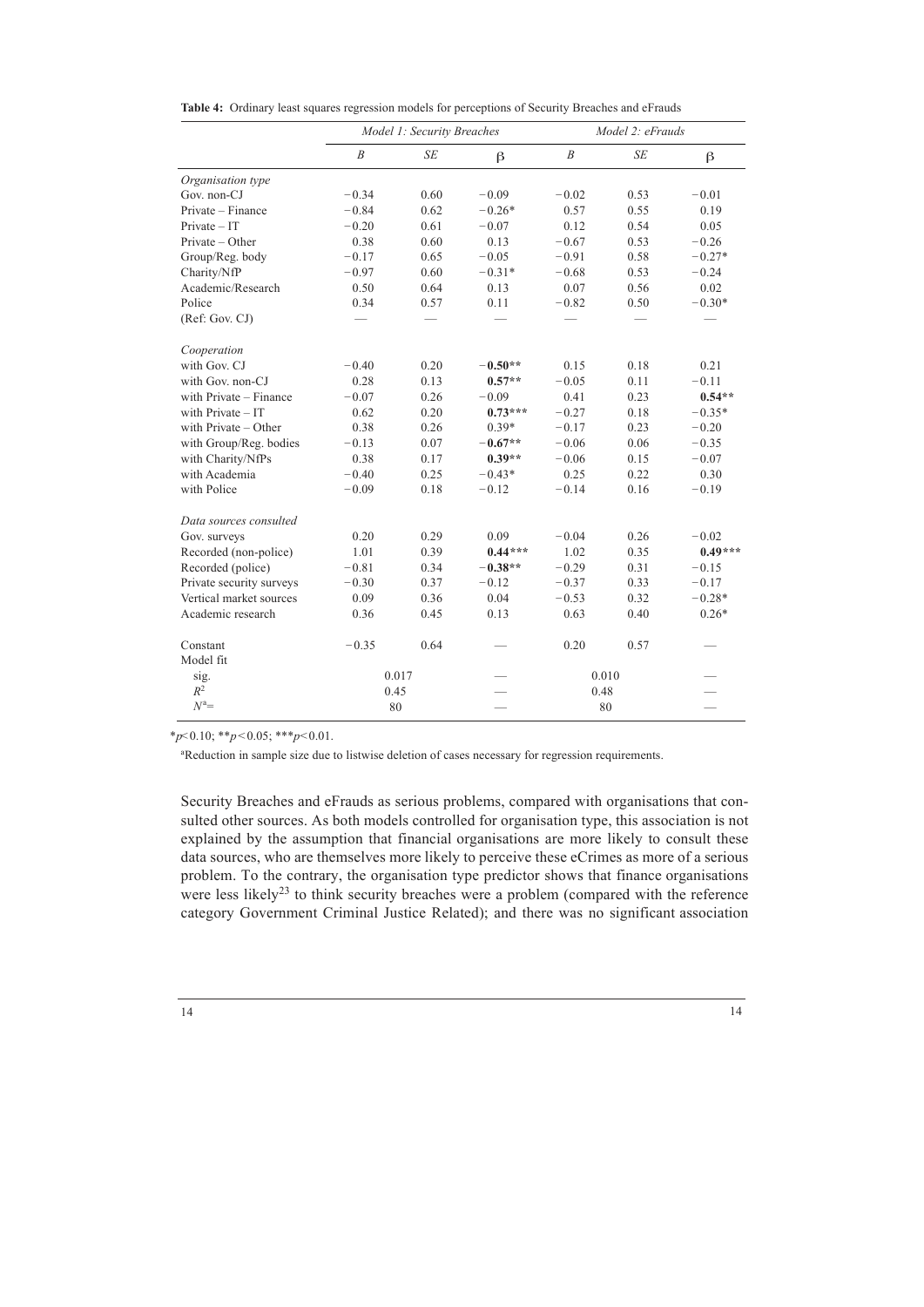with perceptions of the eFrauds problem. The first model also showed that organisations that consulted police eCrimes data were less likely to think there was a problem with security breaches compared with organisations that consulted other types of data. In the second model, a negative association between consulting vertical market sources and perceptions the eFrauds problem was present, while consulting academic sources increased the likelihood of perceiving a problem with eFrauds. However, both associations only approached conventional levels of significance.

#### **Sub-model analysis**

In order to ascertain which *sets* of variables (cooperation or sources) were most influential in forming the perceptions of UKIA organisations in regard to the eCrime problem, we conducted sub-model analyses. By isolating cooperation and sources variables in separate regression models we were able to determine how much variance these explained in the dependent measures independently. We examined the  $R^2$  statistic which is the coefficient of determination in the models that indicates how well the model predicts the observed data (model fit). An  $R^2$  of 1 indicates a perfect fit to the data, meaning the independent variables in the model explain 100 per cent of the variance in the dependent. The most widely applied guidelines are those developed by Cohen (1988). These criteria specify that  $r=0.10$  is 'small', *r* = 0.30 is 'medium' and *r* = 0.50 is 'large'. As stated earlier in the article, the social science standard for a 'good' fit is  $R^2$ : 0.30. With all predictor variables included (cooperation, sources and controls) the Security Breaches model fit was  $R^2$ : 0.45, while the model fit for eFrauds was  $R^2$ : 0.48 (both far in excess of the social science standard for a 'good' fit). Sub-model analysis revealed that independently the set of cooperation predictors accounted for 24 per cent  $(R^2: 0.24)$  and 20 per cent  $(R^2: 0.20)$  of the variance for perceptions that Security Breaches and eFrauds were a serious problem, respectively. Independently the set of eCrime data sources predictors accounted for 10 per cent  $(R^2: 0.10)$  and 20 per cent  $(R<sup>2</sup>: 0.20)$  of the variance for perceptions of Security Breaches and eFrauds, respectively. In summary, cooperation with organisations was most predictive of perceptions of Security Breaches, whereas data sources consulted and cooperation were equally predictive of perceptions of eFrauds.

# **Discussion**

Both cooperation and consumption of eCrime data sources had significant influences on the formation of eCrimes perceptions among controllers within the UKIA community. Both models provide evidence in support of the first hypothesis, that cooperation with domain specialists (finance and IT organisations) will positively predict perceptions that eCrimes pose a serious problem. However, these influences were not symmetrical. Organisations that had higher levels of cooperation with private IT companies, non-criminal justice government departments and charities were significantly more likely to perceive Security Breaches as a serious problem. These patterns were not mirrored in relation to perceptions of eFrauds, where only cooperation with the finance sector was greatly predictive. Curiously cooperation with groups and regulatory bodies, and criminal justice-related government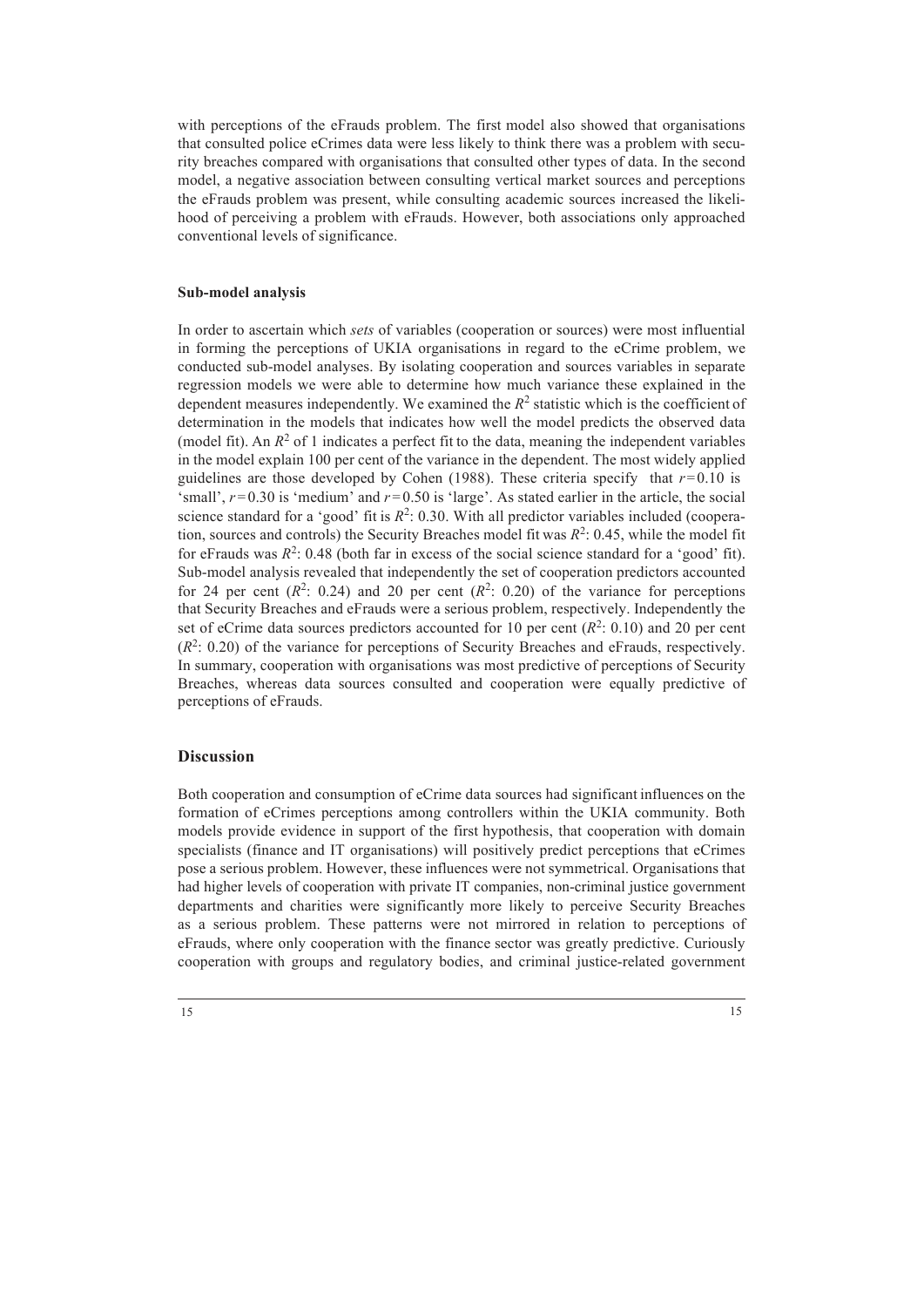departments was negatively associated with perceptions that Security Breaches constituted a serious problem.

A possible explanation for these patterns is the higher victimisation and detection levels in the domain-specific organisations, which are subsequently communicated to partners (cooperation with IT organisations was the greatest predictor, 0.73 in relation to Security Breaches, as was cooperation with finance in relation to eFrauds, 0.54). The cumulative knock-on effects of high victimisation, including increased investment in detection and demand for resources furthers the zeal with which these organisations communicate their domain-specific problem, causing a ripple effect throughout the wider UKIA community.<sup>24</sup> This is further supported by the sub-model analysis which revealed cooperation was most predictive, compared with eCrime data sources, of perceptions that Security Breaches are a serious problem. However, this did not stand for perceptions of the eFrauds problem, where eCrime data sources consulted shaped perception just as much. The negative associations between cooperation and perceptions of the Security Breach problem are more difficult to explain. Further qualitative work into the nature of the cooperation of criminal justicerelated government departments and groups and regulatory bodies is necessary to understand why it is associated with the perception that Security Breaches are less of a problem.

Evidence in the models that showed consumption of non-police eCrimes data was greatly predictive of perceptions that both Security Breaches and eFrauds were more of a problem supports the second hypothesis. Why domain specialist data on breaches and frauds (CIFAS, UKPA, NFA) increases perceptions that these eCrimes are serious problems is unclear, especially when it is the only positive predictive source of information. Research by Levi and Williams (2012) shows that this type of source is most highly regarded in terms of quality by UKIA community members, but why consultation with it results in the perception that both types of eCrime are more of a problem is unclear. Of course, the direction of causality may reverse – those who think that these eCrimes problems are serious use data that are 'good' and 'useful' in helping address the problems. Further qualitative research is required to investigate this association.

Consulting police eCrimes data was negatively associated with the perception that Security Breaches (but not eFrauds) are a serious problem. This source of eCrime data may suffer from the lack of granularity in existing crime codes for these types of offences. Historically, reports of eCrime to the police have been faced with inconsistent record keeping and recording practices, which often precluded the identification of an electronic element in the *modus operandi* (Hyde-Bales *et al*, 2004). Thus it becomes impossible even to conduct any detailed analysis of *official* sources on the prevalence of eCrime in England and Wales. The law generally takes a technology neutral stance to offences (for example, fraud is fraud whatever the *modus operandi*)*.* This flexible approach ensures the law does not fall behind the rapidly changing technological landscape, but it means that we cannot track the *techniques* of crime. In an attempt to combat this shortfall, some local forces attach a computer crime marker to command and control incident records, crime desk records and crime-related intelligence logs. These practices however are far from systematic, and significant gaps still remain in the recording process. Therefore, denial of service attacks, hacking, malware infection and the like are unlikely to be easily identifiable from police crime digests, potentially resulting in the perception that they are less of a problem. Over time however, the police eCrime data pool may become fuller and more forensic given existing cyber priorities. The ACPO (2009) Strategy is under review and is likely to change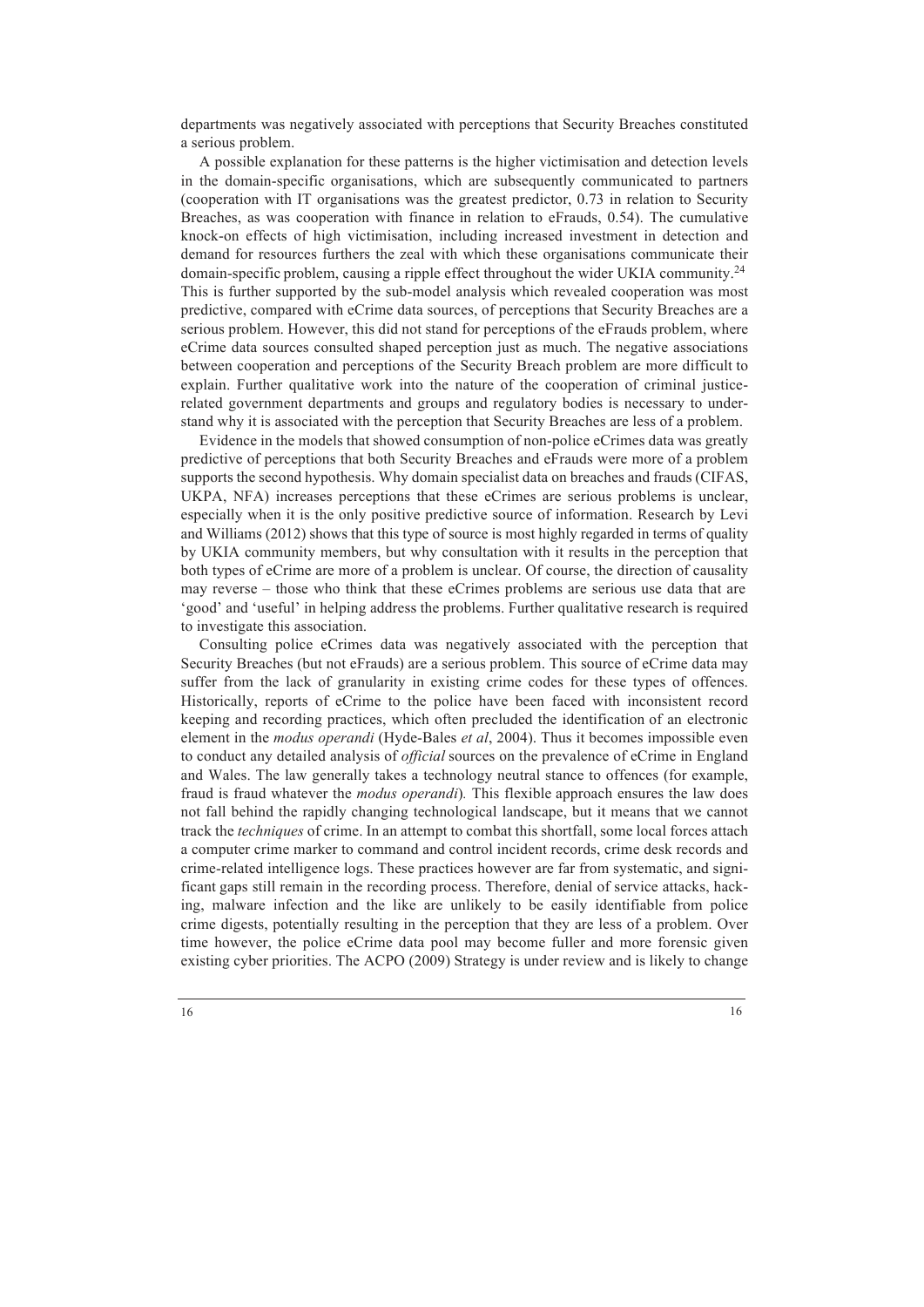in light of the establishment of the National Crime Agency (late 2013) which will take a strategic lead on eCrime.

# **Conclusion**

The models presented in this article provide the first quantitative evidence on which factors best and least predict controllers' perceptions of the eCrime problem. While the UKIA community perceptions of the eCrime problem are largely symmetrical with the best eCrime data available (Levi and Williams, 2012), until now there have been no data to suggest what influences these perceptions. The predictive power of cooperation with other organisations is not counter-intuitive. Partnership working, whether formal or informal, will always influence the perceptions of actors in a network. This study has shown that cooperation with IT and finance organisations is associated with perceptions that both Security Breaches and eFrauds are more of a problem. The question remains whether partnership working with these organisations increased the perception of severity of both eCrimes within the UKIA community, or whether members of the community were attracted to cooperating with these organisations due to their *pre-existing* perception that these eCrimes were a problem, in order to help mitigate them. In either case, the partnership drive pushed forward by the UK Cyber Security Strategy (Cabinet Office, 2011) will forge more formal links between UKIA community members, potentially widening the net to traditionally less cooperative organisations (such as local government, see Levi and Williams, 2012). Who they cooperate with may alter their existing perceptions of the eCrime problem, potentially heightening awareness and enhancing risk perception.<sup>25</sup>

The influence on perceptions of prevalence and seriousness of crime representations, be they from the media or primary data sources, is well documented. This study shows that certain eCrimes primary data sources, chiefly non-police domain-specific sources, are positively associated with perceptions ofthe problem of both eCrime types examined.Conversely, those who use police data are less likely to think that eCrimes are a serious problem. These patterns may have something to do with the 'fidelity' of the data recorded as mentioned previously. Further qualitative work is needed to understand the nuances of these influences, for example, are perceptions brought into line with the current level of risk or reduced/ raised, especially if the network of eCrime controllers is to expand to include non-specialists (that is, non-finance and IT). Or might it be the case, as we suspect, that pre-existing perceptions that these eCrimes are a serious problem motivate consultation with specific sources, that is, those who are worried want to find out more.

The National Statistician (National Statistician, 2011) was critical of the Home Office for its failure to address statistics on fraud in general and eCrimes in particular. In our view, attempts to measure *all* cybercrimes and their direct and indirect costs *precisely* are doomed to failure. However, better statistics than we have at present on their costs to and impact on individuals, businesses of different types, and government are important and are possible. In addition to their inherent value in helping us understand the risks that we face, these data would help the UKIA community to more rationally direct prevention efforts and assess their impact. This assessment is much more difficult where estimates are speculative, because if the estimates fall or rise, we seldom know whether this is due to measurement error or to real changes in the phenomenon. However for some components that are inherently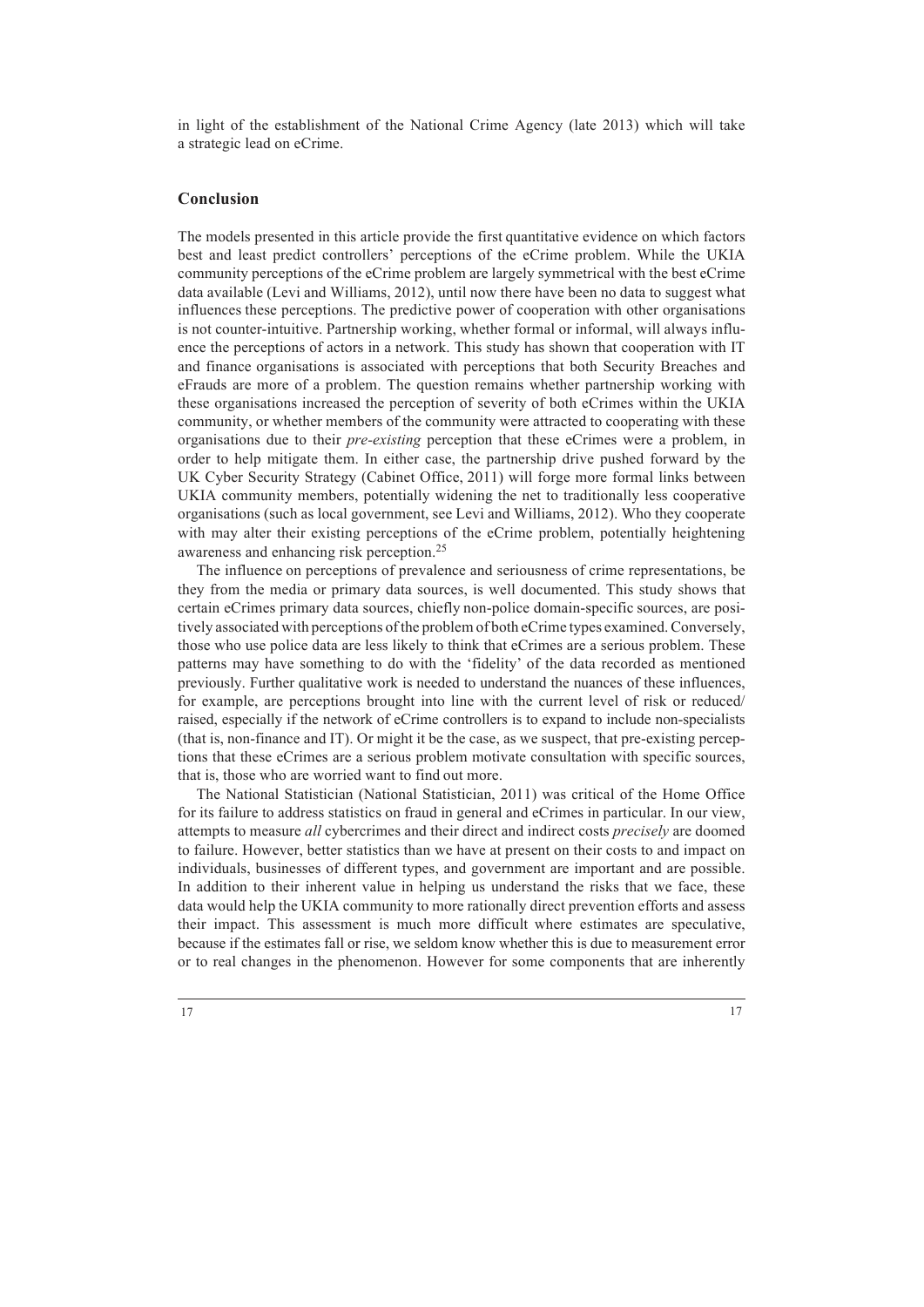difficult to define and identify as eCrime, and/or where the survey instruments do not exist or are distrusted, there will always be an element of uncertainty. Besides, some organisations will always want more real-time 'close to market' data to address rapidly changing or unchanging threats.

This article has shown the association of cooperation and consumption of data sources with perceptions of the eCrime problem. Knowing these associations exist is important given that the recent UK Cyber Security Strategy has called for more cooperation and more robust sources of evidence. It is likely that perceptions within non-specialist corporate and public domains (non-IT and Finance) will begin to change as new cooperation arrangements are introduced. These quantitative findings call for a more in-depth qualitative understanding of the cooperation between eCrime controllers and their data consumption practices. Ascertaining why these factors have an influence and how perceptions compare with 'actual' threats and risks is necessary if we are to better understand the 'social construction' of the problem and subsequent policy and operational outcomes.

### **Acknowledgement**

This work was supported by Nominet Trust under the grant 'Mapping Cybercrime and its Control'.

## **Notes**

- 1 The term eCrime Controllers is preferred to other terms, such as eCrime Policing or eCrime Regulators: it indicates that a broader range of relevant parties are involved in controlling eCrime, beyond just law enforcement and government regulators.
- 2 In this article we define the UKIA community in the broadest sense, including criminal justice agencies, private sector (IT, Finance and SMEs), public sector (criminal justice and non-criminal justice departments), academia, voluntary sector and industry groups and forums. A fuller description is provided in the methods section of the article.
- 3 Symantec gathers malicious code intelligence from more than 133 million client, server and gateway systems that have deployed its antivirus products. Additionally, Symantec's distributed honeypot network collects data from around the globe, capturing previously unseen threats and attacks that provide valuable insight into attacker methods.
- 4 A process where the engine responsible to altering the behaviour of malware resides outside of the malware itself, usually on a website. By extracting this function from within malware, analysts find it more difficult to identify and eradicate infection.
- 5 The Scottish Crime and Justice Survey 2010/11 estimated that 4.5 per cent of adults had experienced card fraud in the 12 months before interview and 0.5 per cent of adults had been a victim of identity theft, where someone had pretended to be them or used their personal details fraudulently. For card fraud, there were roughly the same instances of cards themselves being used without permission (2.4 per cent) and just the card details being used (2.2 per cent).
- 6 The BCS included a technology crimes module in 03/04 but it has not since been repeated. The only consistent question in this survey on eCrime relates to identity fraud (since 05/06).
- 7 The 2010 ISBS adopted a self-selecting sample framework that reduced the representativeness of the findings and therefore precluded a robust basis for comparison with previous ISBS surveys.
- 8 PricewaterhouseCoopers' research team ensured that questions asked in the first survey (1998) became standard for all subsequent surveys. This ensured that (to the extent that they were the same individuals) respondents became familiar with the terms expressed, resulting in plausibly sounder answers over time.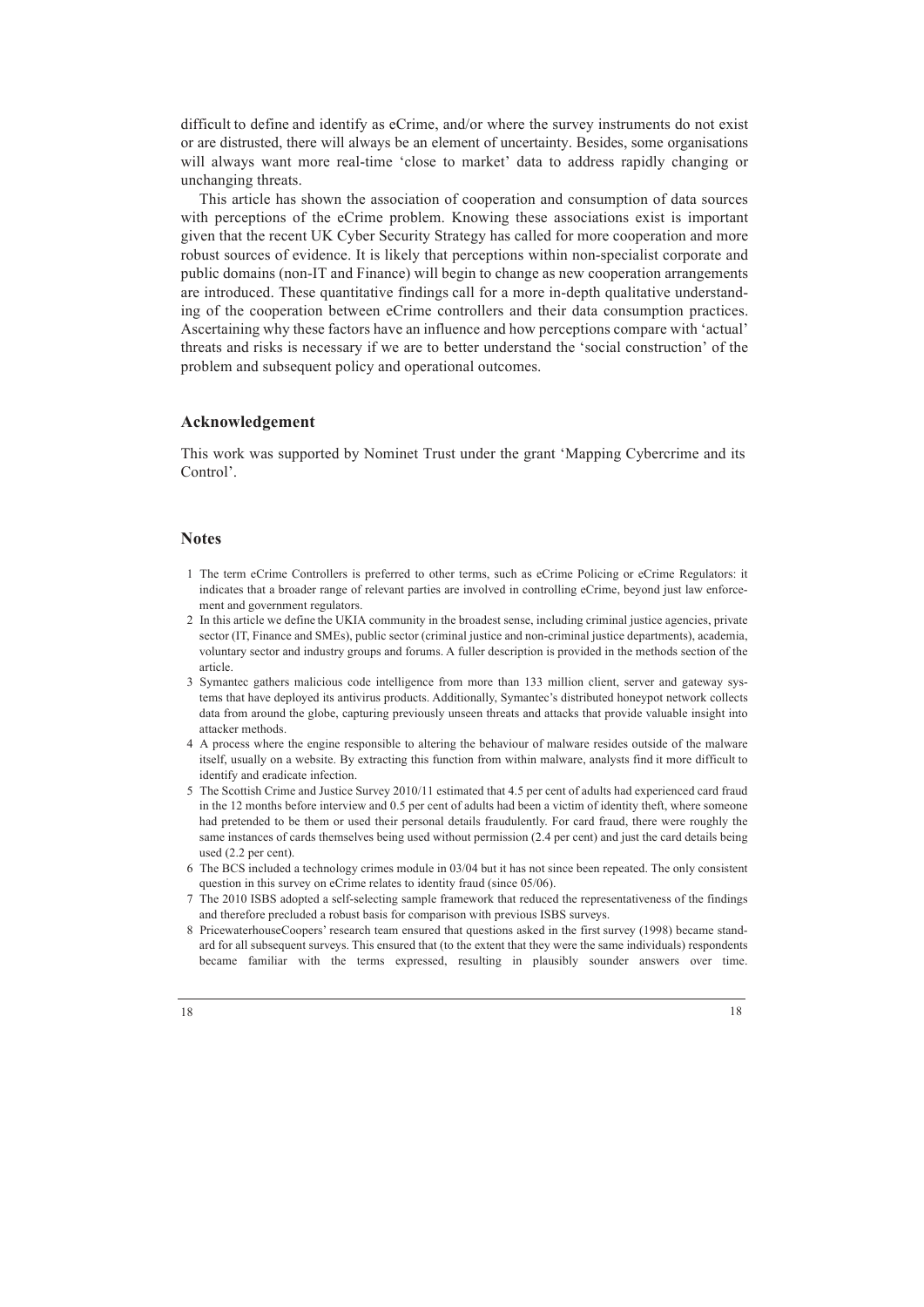- 9 The data for the ISBS 2010 presented in Graph 1 are derived from the responses from small- to medium-sized firms as they represented the largest group of respondents. It is important to note reports of eCrimes breaches from large firms were far in excess of those reported by SMEs, making the sharp increase in eCrimes attacks in Graph 1 a conservative estimate.
- 10 The BCS does not distinguish online from offline frauds, but the former is likely to have accounted for the majority of fraud.
- 11 IACG is an initiative within the Government Communications Headquarters (GCHQ) Communications– Electronics Security Group (CESG).
- 12 European Network & Information Security Agency
- 13 Information Security Forum.
- 14 The Information Security Alliance.
- 15 The Chartered Institute for IT.
- 16 IACG is an initiative within the Government Communications Headquarters (GCHQ) Communications– Electronics Security Group (CESG). See http://www.cesg.gov.uk/Publications/Documents/uk\_ia\_community .pdf.
- 17 See http://www.survey.bris.ac.uk/.
- 18 Where population estimates are provided they should be interpreted with a degree of caution.
- 19 See: https://aoir.org/documents/ethics-guide/.
- 20 Model fit statistics are presented in Table 4.
- 21 The results of sub-models not presented here, aside from the  $R^2$  statistic. More detailed results available upon request.
- 22 Ascertaining 'causality' or direction of association is problematic in cross-sectional designs. We address this problem in relation to our data in the discussion section.
- 23 This association only approaches conventional levels of significance.
- 24 Conversely it could also be argued these organisations had an incentive to develop relationships with their 'community' because of their higher risks.
- 25 Of course, the inverse is also a possibility.

# **References**

- ACPO. (2009) *ACPO e-Crime Strategy*. London: ACPO, www.acpo.police.uk/documents/crime/2009/200908 CRIECS01.pdf, accessed 9 October 2012.
- Anderson, R., Boehme, R., Clayton, R. and Moore, T. (2008) *Security Economics and the Internal Market*. Heraklion, Greece: ENISA.
- Anderson, R. *et al* (2012) *Measuring the Cost of Cybercrime*. London: Ministry of Defence.
- Blom-Cooper, L. and Drabble, R. (1982) Police perception of crime: Brixton and the operational response. *British Journal of Criminology* 22(2): 184–187.
- Cabinet Office. (2011) *The UK Cyber Security Strategy: Protecting and Promoting the UK in a Digital World*. London: Cabinet Office.
- Carr-Hill, R.A. and Stern, N. (1979) *Crime, the Police and Criminal Statistics: An Analysis of Official Statistics for England and Wales Using Econometric Methods, Quantitative Studies in Social Relations*. London: Academic Press.
- Casper, C. (2007) *Examining the Feasibility of a Data Collection Framework.* Heraklion, Greece: ENISA.
- Cohen, J. (1988) *Statistical Power Analysis for the Behavioral Sciences*, 2nd edn. Hillsdale, NJ: Lawrence Erlbaum.
- Council of the European Union. (2000) Proposal for the extension of Europol's mandate to the fight against cybercrime. Note from Presidency to Article 36 Committee. http://www.statewatch.org/semdoc/assets/files/council/ 12224-00.pdf, accessed 5 October 2012.
- CrySyS Lab. (2012) sKyWIper (a.k.a. Flame a.k.a. Flamer): A complex Malware for targeted attacks. Laboratory of Cryptography and Systems Security: Budapest University of Technology and Economics. http://www.crysys. hu/skywiper/skywiper.pdf.
- Dorofeev, S. and Grant, P. (2006) *Statistics for Real-Life Sample Surveys: Non-simple random Samples and Weighted Data*. Cambridge, UK: Cambridge University Press.